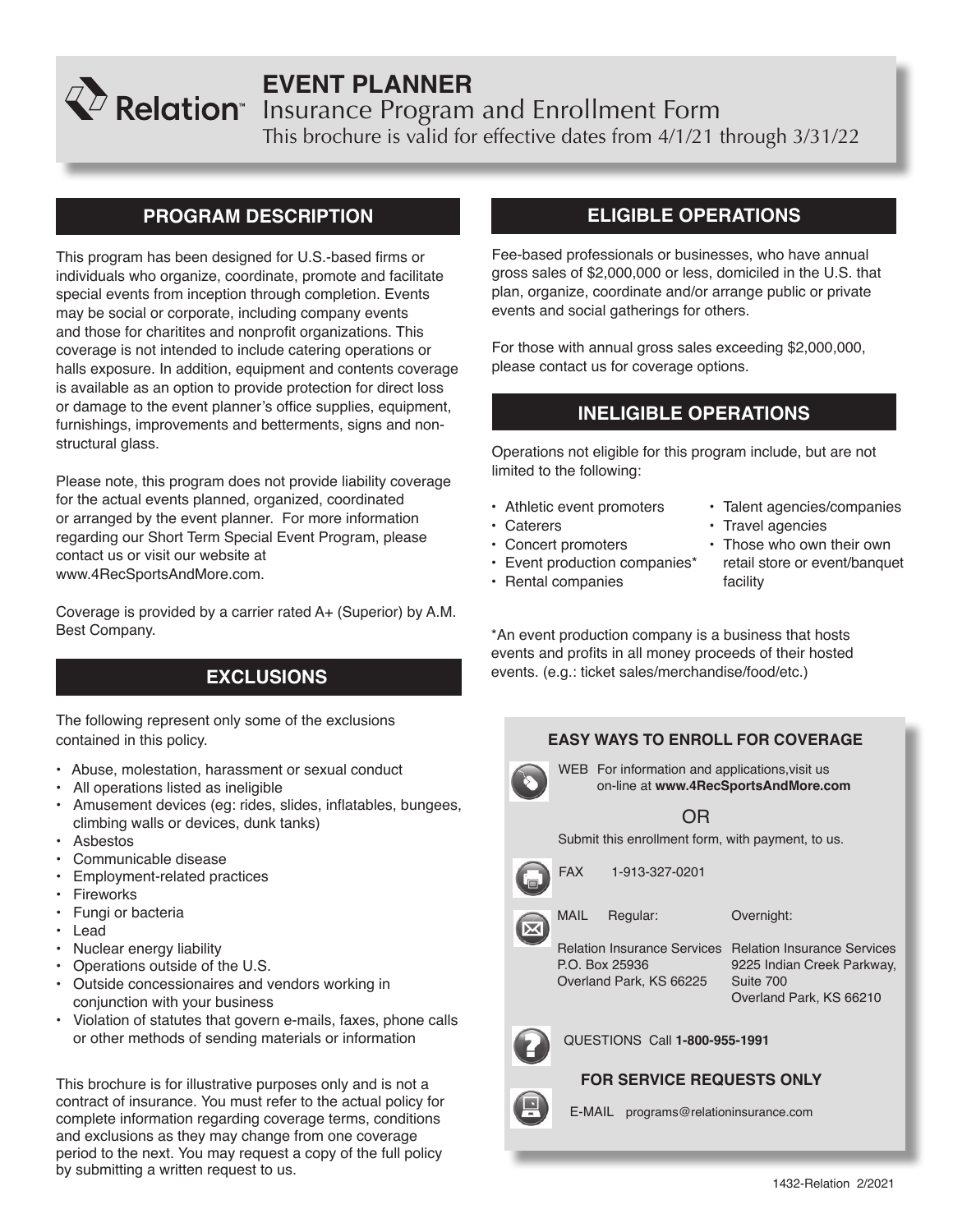## **COVERAGES AND LIMITS**

| <b>Coverages</b>                                                                                                                               | <b>Option 1</b> | <b>Option 2</b> |
|------------------------------------------------------------------------------------------------------------------------------------------------|-----------------|-----------------|
| <b>Commercial General Liability (CGL):</b>                                                                                                     | Limits          | <b>Limits</b>   |
| Each Occurrence                                                                                                                                | \$1,000,000     | \$2,000,000     |
| General Aggregate (Other than Products-completed Operations)                                                                                   | \$5,000,000     | \$5,000,000     |
| Products-completed Operations Aggregate                                                                                                        | \$1,000,000     | \$2,000,000     |
| Personal and Advertising Injury                                                                                                                | \$1,000,000     | \$2,000,000     |
| Damage to Premises Rented to You (Fire Legal Liability)                                                                                        | \$1,000,000     | \$1,000,000     |
| Medical Expense (other than participants)                                                                                                      | \$<br>5,000     | \$<br>5,000     |
| <b>Rates</b>                                                                                                                                   | <b>Option 1</b> | <b>Option 2</b> |
| <b>Annual Coverage</b>                                                                                                                         | .00541          | .00812          |
| (based on annual gross sales)                                                                                                                  |                 |                 |
| <b>Annual Coverage Minimum Premiums</b>                                                                                                        | \$500.00        | \$750.00        |
|                                                                                                                                                |                 |                 |
| <b>Single Event Coordinator Coverage - applies only during event, no before/after coverage</b><br>(coverage cannot exceed 30 consecutive days) | $$181.00*$      | $$264.00*$      |

\*Risk purchasing purchasing group administration fee is included in the cost.

## **\* Higher liability limit options available \***

Coverage provided under this program includes:

**Commercial General Liability with Broadening Endorsement** - coverage which protects the insured against liability claims for bodily injury and property damage arising out of premises, operations, products and completed operations and personal and advertising injury. Additional or broadening coverages added with the broadening endorsement are:

- Expected or intended injury resulting from the use of reasonable force to protect persons or property
- Non-owned watercraft extended to 58 feet
- Supplementary payments \$2,500 bail bonds, \$500 a day loss of earnings
- Knowledge or Notice of Occurrence
- Waiver of right of recovery
- Bodily injury definition expanded to include mental anguish, mental injury, shock, fright, humiliation, emotional distress or death resulting from bodily injury, sickness or disease.
- Damage to Premises Rented to You the term fire is replaced with fire, lightning; explosion, smoke and leaks from sprinklers • Additional coverages:
- - Emergency Real Estate Consultant Fee \$25,000
	- Identify Theft Exposure (for directors or officers) \$25,000
	- Key Individual Replacement Cost \$50,000
	- Lease Cancellation Moving Expense \$2,500
- Temporary Meeting Place \$25,000
- Terrorism Travel Reimbursement (for directors or officers)- \$25,000
- Workplace Violence Counseling \$25,000

**Damage to Premises Rented to You** – This coverage is solely for the premises, and the contents of such premises, rented to you if the damage is caused by fire, lightning, explosion, smoke and leaks from sprinklers. Damage that is caused by something other than fire, lightning, explosion, smoke and leaks from sprinklers only applies to the premises, including the contents of such premises, rented to you for a period of 7 or fewer consecutive days.

## **OPTIONAL COVERAGES AVAILABLE**

## **Professional Liability - \$1,000,000 Coverage Limit**

Only available with annual coverage option

This coverage option provides protection against wrongful acts (breach of duty, neglect, error, omission, misstatement, or a misleading statement in the discharge of your event planning services) that occur under the operation of the insured. Coverage Conditions:

1. You must have commercial general liability coverage for your operations through our Event Planner RPG Insurance Program.

2. Coverage will be effective the day after we receive the request with premium and will expire on the expiration date of your Event Planner RPG Insurance Program.

| <b>Rate</b> (based on annual gross sales) | .imit                      | <b>Minimum Premium</b> |
|-------------------------------------------|----------------------------|------------------------|
| \$.0032                                   | \$1,000,000 per occurrence | \$ 500                 |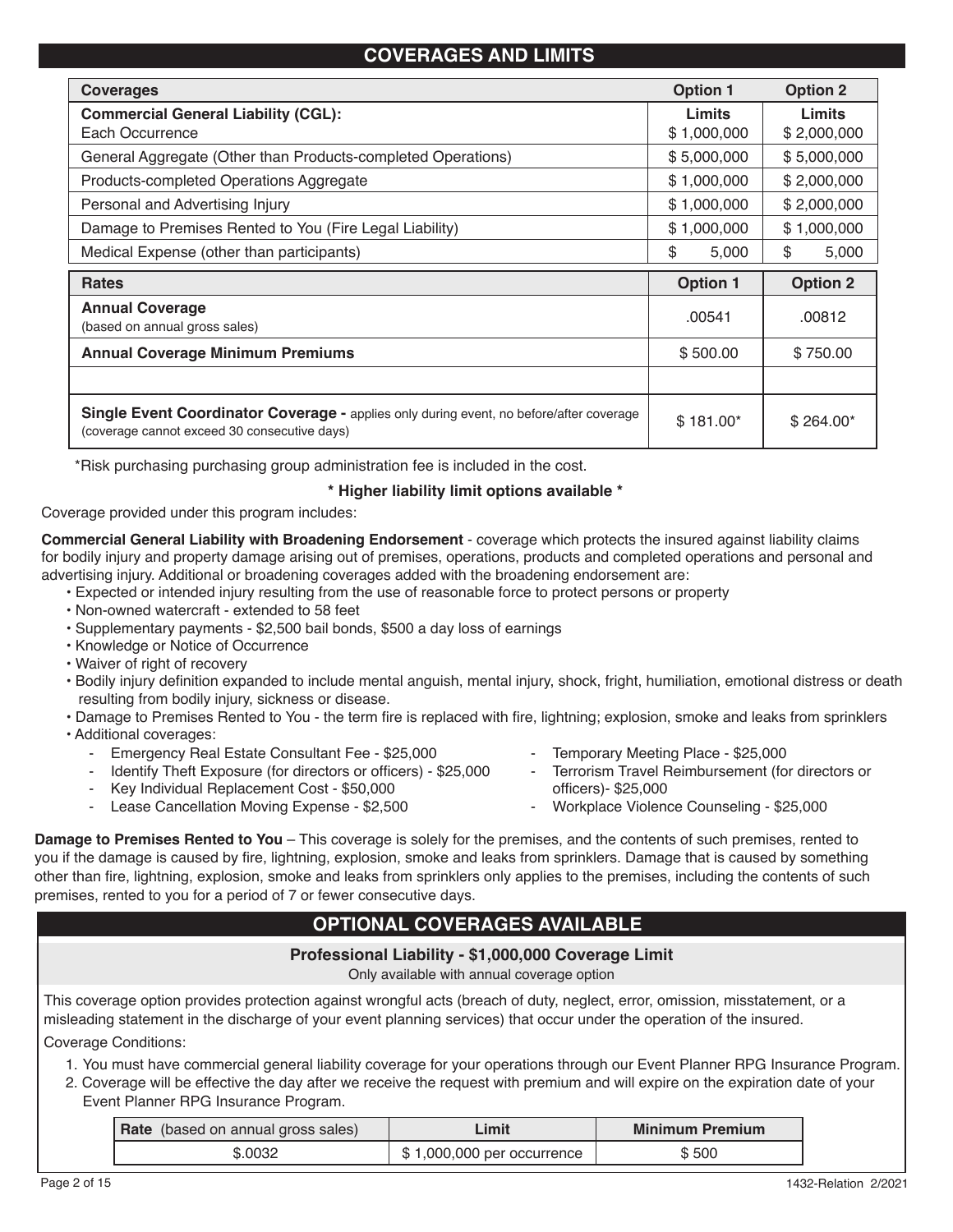## **OPTIONAL COVERAGES AVAILABLE CONTINUED**

### **Equipment and Contents Coverage (Inland Marine)** Only available with annual coverage option

This provides coverage for direct loss or damage to your supplies and equipment, furnishings, improvements and betterments, signs and non-structural glass due to fire, theft, vandalism or other covered causes (subject to actual policy terms and conditions). You must insure the full replacement cost of all of your equipment and contents to avoid a co-insurance penalty at the time of loss. Should you add additional equipment or contents to your inventory, please contact us to have your insured value amended to avoid a co-insurance penalty.

Additional coverages automatically included in the coverage form are

- Business Income with Extra Expense Actual Loss Sustained (up to \$50,000)
- Money and Securities Coverage \$10,000 any one occurrence
- Valuable Papers and Records Coverage \$10,000 at premises / \$2,500 away from premises
- Account Receivable Coverage \$10,000 at premises / \$2,500 away from premises
- Employee Dishonesty \$5,000 any one occurrence
- Forgery or Alteration \$10,000 for any loss
- Robbery or Safe Burglary of Other Property \$10,000 inside premises / \$10,000 outside the premises

Coverage Conditions:

- 1. Coverage is not available on a stand-alone basis. You must have commercial general liability coverage for your operations with our Event Planner RPG Insurance Program.
- 2. Coverage will be effective the day after we receive the proper completed enrollment form with premium and will expire on the expiration date of your Event Planner RPG Insurance Program.
- 3. Receipt of purchase is required at the time of loss to show verification for any improvements or betterments.

| Rate | <b>Deductible</b> | <b>Minimum Premium</b> |
|------|-------------------|------------------------|
| .03  | 250               | 100.00                 |
| .026 | 1,000             | 100.00                 |
| .026 | \$2,500           | 100.00                 |
|      |                   |                        |

## **Sexual Abuse or Sexual Molestation Liability OR**

## **Abuse, Molestation, Harassment or Sexual Conduct Defense Cost Reimbursement**

Only available with annual coverage option

This program includes two options for coverage for claims arising out of sexual abuse or sexual molestation:

- Option 1: \$1,000,000 of liability coverage for sums the insured becomes legally obligated to pay as damages because of loss arising out of any actual or threatened sexual abuse or sexual molestation. This limit is a part of, and not in addition to, the general liability limit section.
- Option 2: \$100,000 of coverage for reimbursement of defense costs only resulting from claims arising out of abuse, molestation, harassment or sexual conduct.

Coverage Conditions:

- 1. Coverage is contingent upon completion, as well as review and approval from us, of the underwriting questions found on page 10.
- 2. Coverage is not available on a stand-alone basis. You must have commercial general liability coverage for your organization with our Event Planner RPG Insurance Program.
- 3. Only one option may be purchased.
- 4. This coverage is 100% fully earned at inception.

| <b>Rates</b>                                                                                                     |                                                                       |
|------------------------------------------------------------------------------------------------------------------|-----------------------------------------------------------------------|
| <b>Option</b>                                                                                                    | Rate                                                                  |
| <b>Option 1 - \$1,000,000</b><br>Sexual Abuse or Sexual<br><b>Molestation Liability</b>                          | \$.00108<br>Based on annual gross sales<br>(\$150.00 minimum premium) |
| <b>Option 2 - \$100,000</b><br>Abuse, Molestation, Harassment<br>or Sexual Conduct Defense Cost<br>Reimbursement | \$100.00<br>(Flat rate)                                               |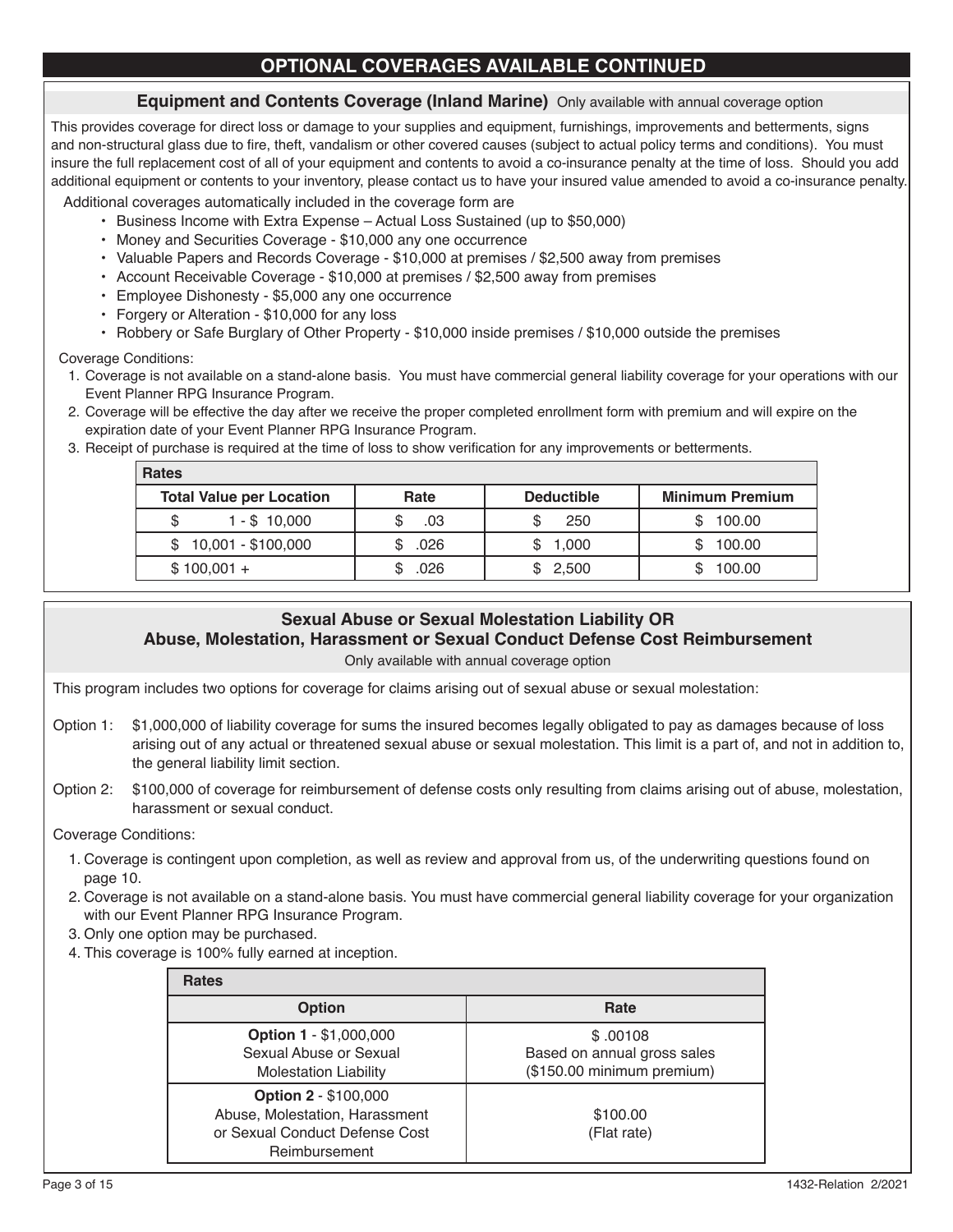## **OPTIONAL COVERAGES AVAILABLE CONTINUED**

## **Hired Auto and Employers' Nonownership Liability** - \$250,000 Coverage Limit

Only available with annual coverage option

**Hired Auto and Employers' Nonownership Liability** (not provided while in Hawaii) – coverage which protects the insured against liability claims arising out of the maintenance or use of motor vehicles hired or borrowed by the insured on a short-term basis, as well as coverage for those autos your organization does not own, lease, hire, rent or borrow that are used in conjunction with your operations. Coverage does not extend to those vehicles that are rented, hired or borrowed on a long-term basis. Coverage Conditions:

- 1. You must have commerical general liability coverage for your operations through our Event Planner RPG Insurance Program.
- 2. Coverage will be effective the day after we receive the request with premium and will expire on the expiration date of your Event Planner RPG Insurance Program.

| $\vert$ Rate (flat) | Limit     |
|---------------------|-----------|
| \$250.00            | \$250,000 |

## **FREQUENTLY ASKED QUESTIONS**

**1. How soon does coverage start? When will we receive proof of coverage?**

 $\overline{\phantom{a}}$ 

Coverage can be bound the day after we receive a completed enrollment form and the appropriate premium. Please allow adequate time for us to process your enrollment form and issue certificates.

### **2. When should we make our coverage effective?**

The effective date is the date you need your insurance to start. If you are renewing coverage with us, use the expiration date of your existing coverage. Coverage will be in effect for one year.

### **3. What does annual gross sales mean?**

Annual gross sales is a measure of your overall sales that have not been adjusted for customer discounts or returns. This can be calculated by simply adding all sales invoices, not including operating expenses, cost of goods sold, payment of taxes or any other charge.

### **4. What is the co-insurance penalty referenced with the equipment and contents coverage?**

The equipment and contents coverage available with this program contains a 100% co-insurance clause. With a 100% co-insurance clause, you are agreeing to accept a penalty if a covered loss occurs and all of your equipment and contents are not insured to their replacement cost value. For this reason, it is vital that the values of your equipment and contents be accurately reported and updated annually to reflect inflation and other increases in cost. If they are undervalued, a co-insurance penalty may be applied at the time of a loss. The penalty equals the difference between the amount of the loss and the amount actually paid by the carrier.

The simple formula used to derive at the amount to be paid by the carrier is as follows:

"Did" / "Should" x Loss Amount – Deductible = Amount Paid

"Did"  $=$  the amount of coverage you did purchase

"Should" = the replacement value of your equipment and contents that you should have insured

### **5. What does the term "replacement cost" value mean with regards to equipment and contents coverage?**

Replacement cost means that the value of covered property will be based on the replacement cost at the time of loss without any deduction for depreciation. It is limited to the cost of repair or replacement with similar property and used for the same purpose.

## **6. Am I covered if I rent party supplies and equipment?**

Yes, but only if you are renting the equipment/supplies to the client for whom you are planning an event. This program is not intended to cover operations where equipment and supplies are rented to the general public and there are no event planning services being provided by you.

### **7. Will we receive a policy after submitting the enrollment form?**

Coverage offered under this program is exclusively through Sports, Leisure and Entertainment Risk Purchasing Group (RPG). The RPG receives a master policy from the company. Submission of this enrollment form confirms your desire to receive coverage through the RPG. Each member will receive their own certificate of insurance as their evidence of coverage. The limits of insurance apply individually to each insured member organization-there are no shared limits of liability with any other members. A copy of the RPG master policy can be requested in writing to: Relation Insurance Services, P.O. Box 25936, Overland Park, KS 66225 or programs@relationinsurance.com.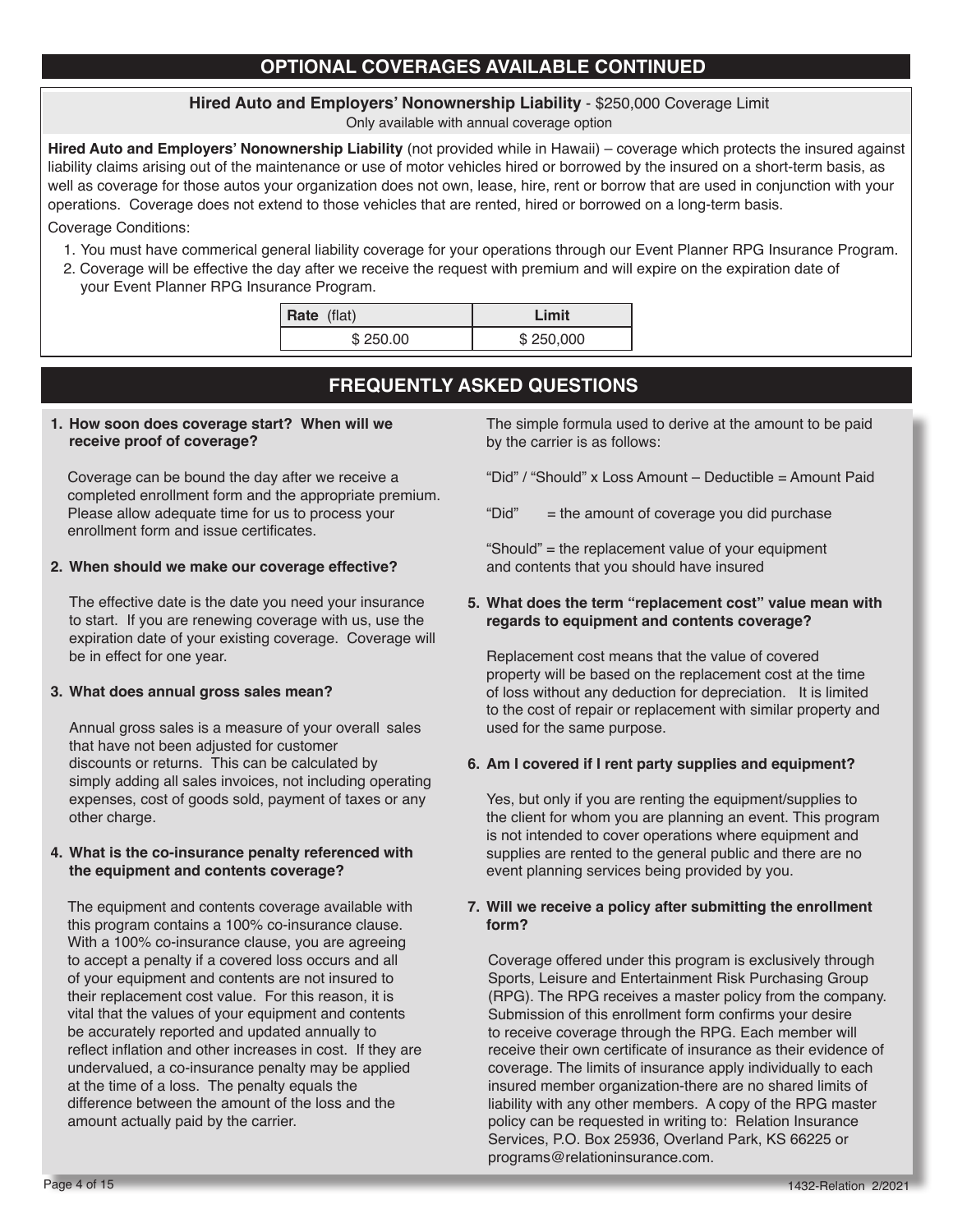# **Enrollment Form Event Planner** Valid for effective dates from 4/1/21 through 3/31/22

Completion of this enrollment form confirms your desire to obtain insurance through the Sports, Leisure and Entertainment Risk Purchasing Group. A risk purchasing group (RPG) provides group purchasing power for similar risks resulting in potential advantageous coverage terms, competitive rates, risk management bulletins, and rewards for favorable group loss experience. An RPG administration fee may be charged. The submission of this enrollment form and/or the acceptance of payment does not guarantee coverage. Certain operations are not eligible for coverage by this program. We reserve the right to decline any request for coverage.

## **TO AVOID PROCESSING DELAYS, PLEASE: 1. Complete all sections (print legibly)**

 **2. Sign and date where required**

## **3. Remit completed enrollment form (pages 5 - 15) with payment**

|   | $\bigcup$ I am a new account                                                                                                                                                                                                   | $\bigcirc$ I am renewing my coverage                                                                                                          |
|---|--------------------------------------------------------------------------------------------------------------------------------------------------------------------------------------------------------------------------------|-----------------------------------------------------------------------------------------------------------------------------------------------|
|   |                                                                                                                                                                                                                                |                                                                                                                                               |
|   | personal name or DBA.                                                                                                                                                                                                          | Note: This is the name that will appear on your Certificate of Insurance. If your company is a Sole Proprietorship, then this will be your    |
|   | Applicant is a: $\bigcirc$ Sole Proprietorship $\bigcirc$ Limited Liability Co. $\bigcirc$ Corporation $\bigcirc$ Partnership                                                                                                  |                                                                                                                                               |
|   |                                                                                                                                                                                                                                |                                                                                                                                               |
|   |                                                                                                                                                                                                                                |                                                                                                                                               |
|   |                                                                                                                                                                                                                                |                                                                                                                                               |
|   |                                                                                                                                                                                                                                |                                                                                                                                               |
|   |                                                                                                                                                                                                                                |                                                                                                                                               |
|   | Electronic Disclosure and Consent)                                                                                                                                                                                             | (By listing an email address, you are giving us permission to contact you by email about your policy. Refer to page 12 of the application for |
|   | List office location if different from mailing address.                                                                                                                                                                        |                                                                                                                                               |
|   |                                                                                                                                                                                                                                |                                                                                                                                               |
|   |                                                                                                                                                                                                                                |                                                                                                                                               |
|   | <b>Street Address</b>                                                                                                                                                                                                          | Zip<br>City<br>State                                                                                                                          |
| ഗ | Coverage will begin the day after the completed enrollment form and premium are received and approved by                                                                                                                       |                                                                                                                                               |
| ш |                                                                                                                                                                                                                                | us, or on a later date you specify below. (If renewing coverage, please provide the expiration date of your current                           |
|   |                                                                                                                                                                                                                                |                                                                                                                                               |
|   |                                                                                                                                                                                                                                |                                                                                                                                               |
|   | 1. Types of events you organize (check all that apply)                                                                                                                                                                         |                                                                                                                                               |
|   | ○ Auto/RV/Motorcyle/Boat shows                                                                                                                                                                                                 | O Meetings, Seminars or Speaking engagements                                                                                                  |
|   | ○ Antique & Collectible shows                                                                                                                                                                                                  | Corporate/Business _____Private ______ Public                                                                                                 |
|   | ○ Athletic Events/Exhibitions/Contests                                                                                                                                                                                         | $\bigcirc$ Open houses                                                                                                                        |
|   |                                                                                                                                                                                                                                | $\bigcirc$ Parties                                                                                                                            |
|   | $\bigcirc$ Baby or wedding showers                                                                                                                                                                                             | ______ Anniversary ______ Birthday ______ Dinner                                                                                              |
|   | O Barbecues                                                                                                                                                                                                                    | ______ Holiday _______ Office<br><b>Theme</b>                                                                                                 |
|   | $\bigcirc$ Beauty pagents and/or fashion shows                                                                                                                                                                                 | _______ Sports Event (e.g. Super Bowl)<br>Other - describe:                                                                                   |
|   |                                                                                                                                                                                                                                | $\bigcirc$ Picnics                                                                                                                            |
|   | $\bigcirc$ Church gatherings or baptisms                                                                                                                                                                                       | Corporate (employee only)                                                                                                                     |
| ≃ | $\bigcirc$ Computer and/or electronic shows                                                                                                                                                                                    | Corporate (other) ______ Private                                                                                                              |
|   | $\bigcirc$ Concerts<br>O Conventions/Trade shows/Exhibitions                                                                                                                                                                   | $\bigcirc$ Political gatherings, Conventions or Rallies                                                                                       |
|   | Corporate _______ Trade ______Industry                                                                                                                                                                                         |                                                                                                                                               |
|   |                                                                                                                                                                                                                                |                                                                                                                                               |
|   |                                                                                                                                                                                                                                | $\bigcirc$ Reunions                                                                                                                           |
|   | O Festivals - describe: \\square\\square\\square\\square\\square\\square\\square\\square\\square\\square\\square\\square\\square\\square\\square\\square\\square\\square\\square\\square\\square\\square\\square\\square\\squa | $\bigcirc$ Sightseeing trips                                                                                                                  |
|   | $\bigcirc$ Gun and/or Knife shows                                                                                                                                                                                              | O Talent shows and/or Contests                                                                                                                |
|   | $\bigcirc$ Health and/or Science fairs<br>$\bigcirc$ Home and/or Garden shows                                                                                                                                                  | ○ Theatrical and/or Movie Premiers<br>$\bigcirc$ Weddings and/or Wedding receptions                                                           |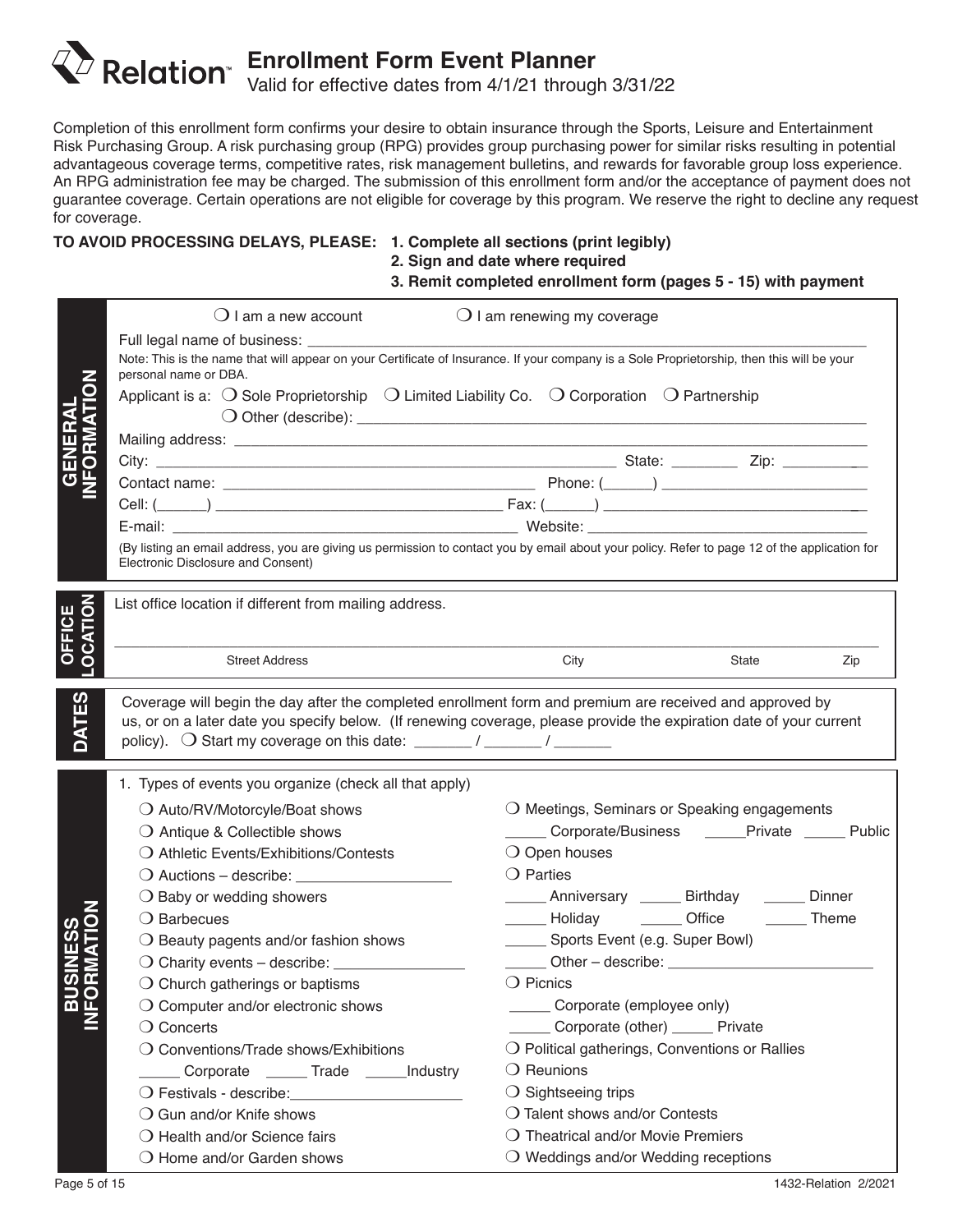| Note: This program is intended to cover liability coverage for the planning and organizing of the event planner. Coverage<br>is not provided for the sponsor/host of the event. Coverage for the event itself should be purchased separately<br>by the event host/client.                                                                                                                                 |                                                              |  |
|-----------------------------------------------------------------------------------------------------------------------------------------------------------------------------------------------------------------------------------------------------------------------------------------------------------------------------------------------------------------------------------------------------------|--------------------------------------------------------------|--|
| 2. Number of events planned for the current year: ____________ Number of events planned last year: ___________                                                                                                                                                                                                                                                                                            |                                                              |  |
| 3. What is your annual gross sales?: \$                                                                                                                                                                                                                                                                                                                                                                   |                                                              |  |
| 4. Do you sponsor or promote any events?                                                                                                                                                                                                                                                                                                                                                                  | $\bigcirc$ Yes $\bigcirc$ No                                 |  |
| 5. Are you involved in any other operations or businesses? Or are you owned by, controlled by or<br>affiliated with any other company?                                                                                                                                                                                                                                                                    | $\bigcirc$ Yes $\bigcirc$ No                                 |  |
| 6. Do you have any subsidiaries?                                                                                                                                                                                                                                                                                                                                                                          | $\bigcirc$ Yes $\bigcirc$ No                                 |  |
| 7. Within the past 5 years, have you changed your business name, acquired any business or<br>merged or consolidated with another entity?                                                                                                                                                                                                                                                                  | $\bigcirc$ Yes $\bigcirc$ No                                 |  |
| 8. Do you own or lease (long term) a hall/banquet facility?                                                                                                                                                                                                                                                                                                                                               | $\bigcirc$ Yes $\bigcirc$ No                                 |  |
| 9. Do you or your employees provide any of the following services?                                                                                                                                                                                                                                                                                                                                        | $\bigcirc$ Yes $\bigcirc$ No                                 |  |
| • Automotive tours (Car/Bus/Jeep/Other)<br>· Security operations:<br>• Bodyguard/Personal security<br>• Booking agent<br>• Construction of temporary structures<br>• Bouncers/Crowd control<br>• Babysitting<br>· Parking/Traffic control<br>• Fireworks<br>• Watchmen/Guard service<br>• Horseback riding<br>• Shuttle/Taxi/Limo service<br>• Hot air balloon rides<br>• Valet service<br>• Rope courses |                                                              |  |
| The exposures/activities listed above are not covered by this program. If any of these exposures/activities are<br>provided by a third party, you should require evidence of liability coverage (certificate of insurance) from the<br>entity/organization naming you as an additional insured.                                                                                                           |                                                              |  |
| 10. Do you sign contracts on behalf of your client?                                                                                                                                                                                                                                                                                                                                                       | $\bigcirc$ Yes $\bigcirc$ No                                 |  |
| 11. Is a contract executed between you and your clients and/or with 3rd parties?<br>If yes,                                                                                                                                                                                                                                                                                                               | $\bigcirc$ Yes $\bigcirc$ No                                 |  |
| a) Are all contracts printed in English?                                                                                                                                                                                                                                                                                                                                                                  | $\bigcirc$ Yes $\bigcirc$ No                                 |  |
| b) Do your contracts include a hold harmless agreement?                                                                                                                                                                                                                                                                                                                                                   | $\bigcirc$ Yes $\bigcirc$ No                                 |  |
| c) Do you use a standard client contract, which outlines your responsibilities?                                                                                                                                                                                                                                                                                                                           | $\bigcirc$ Yes $\bigcirc$ No                                 |  |
| d) Does the contract include a clause where each party holds the other party harmless?                                                                                                                                                                                                                                                                                                                    | $\bigcirc$ Yes $\bigcirc$ No                                 |  |
| If no, do you assume any liability of the client and/or third party?<br>e) Do you assume, by contract or verbally, responsibility for any injury or damage that may                                                                                                                                                                                                                                       | $\bigcirc$ Yes $\bigcirc$ No<br>$\bigcirc$ Yes $\bigcirc$ No |  |
| occur during an event?<br>f) Please provide a copy of your standard client contract.                                                                                                                                                                                                                                                                                                                      |                                                              |  |
| 12. Do you have any employees and/or volunteers?                                                                                                                                                                                                                                                                                                                                                          | $\bigcirc$ Yes $\bigcirc$ No                                 |  |
| If yes, how many employees? ____________ And how many volunteers? ________                                                                                                                                                                                                                                                                                                                                |                                                              |  |
| 13. Are subcontractors/independent contractors used?<br>If yes:                                                                                                                                                                                                                                                                                                                                           | $\bigcirc$ Yes $\bigcirc$ No                                 |  |
| a. Do you confirm they have liability insurance covering their operations?                                                                                                                                                                                                                                                                                                                                | $\bigcirc$ Yes $\bigcirc$ No                                 |  |
| b. Do you ever use uninsured contractors or subcontractors to provide products or<br>services for an event?                                                                                                                                                                                                                                                                                               | $\bigcirc$ Yes $\bigcirc$ No                                 |  |
| Note: Independent contractors (non-employees) are not covered by this program. You should obtain a certificate<br>of insurance from any subcontractor used, and it is recommended that you request additional insured                                                                                                                                                                                     |                                                              |  |

status on their policy.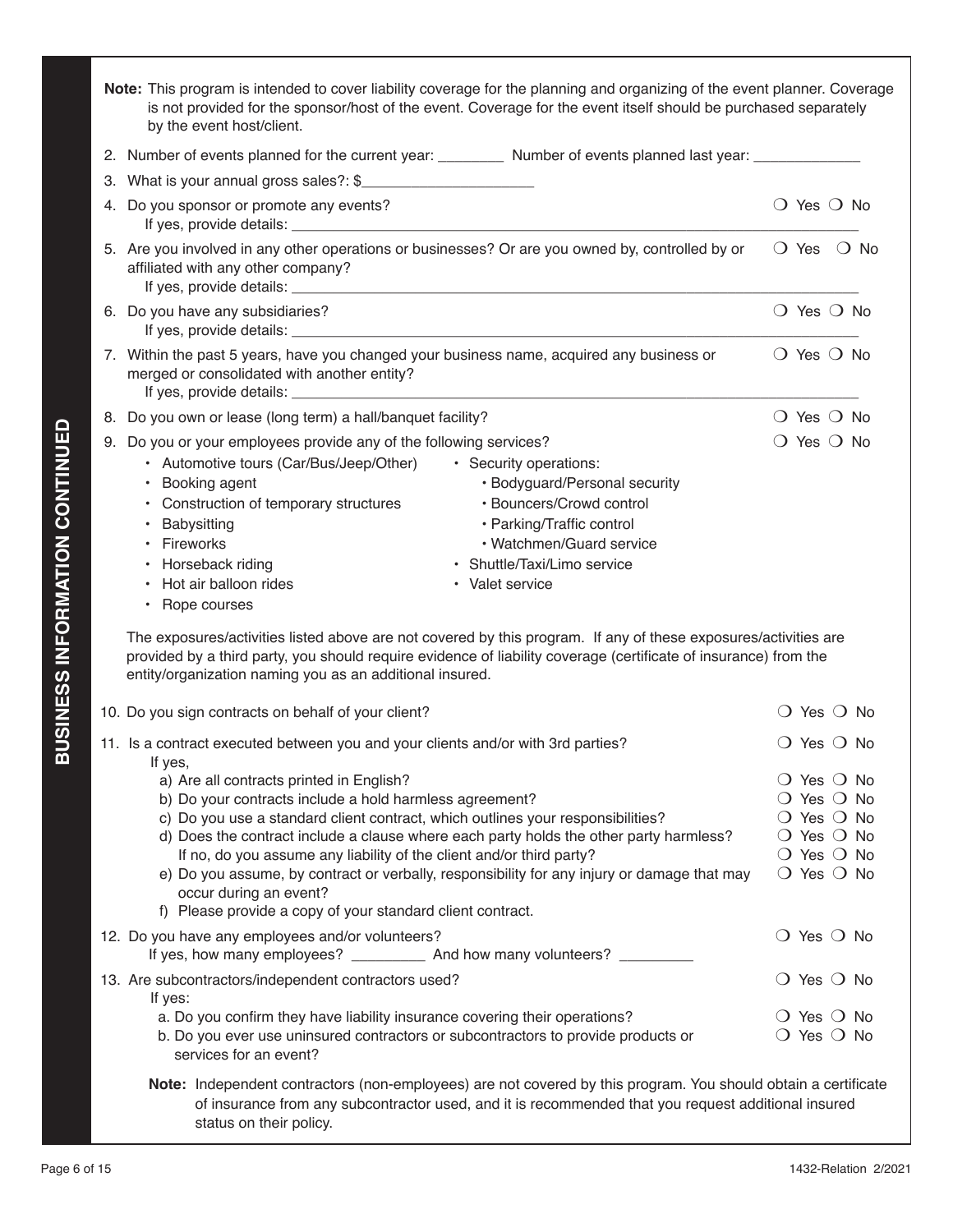| 14. Do you rent, furnish, or install any of the following?<br>If yes,<br>a. To whom:                                                                                                                                                                            | $\bigcirc$ Yes $\bigcirc$ No    |
|-----------------------------------------------------------------------------------------------------------------------------------------------------------------------------------------------------------------------------------------------------------------|---------------------------------|
| $\bigcirc$ Clients Only - I'm planning their event $\bigcirc$ General Public – I do not plan their event                                                                                                                                                        |                                 |
| b. Type:<br>○ Amusement Devices ○ Barricades                                                                                                                                                                                                                    |                                 |
| $\bigcirc$ Bleachers $\bigcirc$ Dance Floors<br>○ Sound Equipment<br>○ Stages/Staging ○ Tents<br>○ Portable Restrooms ○ Space Heaters                                                                                                                           | ○ Folding Chairs/Tables         |
| ○ Linens/Tableware<br>○ Decoration<br>$\bigcirc$ Flowers<br>O Candy/Popcorn/Drink Machines                                                                                                                                                                      |                                 |
| O Other - describe: <u>contained</u> and a set of the set of the set of the set of the set of the set of the set of the set of the set of the set of the set of the set of the set of the set of the set of the set of the set of t                             |                                 |
| 15. Do you own or operate a retail store?<br>If yes,                                                                                                                                                                                                            | $\bigcirc$ Yes $\bigcirc$ No    |
| a. Describe the product you are selling: ___________                                                                                                                                                                                                            |                                 |
| b. What percentage of your revenue is from retail/product sales? _______________<br>c. Is the store open to (check all that apply):                                                                                                                             |                                 |
| $\bigcirc$ Clients Only - I'm planning their event $\bigcirc$ General Public - I do not plan their event                                                                                                                                                        |                                 |
| 16. Do you plan or provide services for athletic events (walks, runs, golf tournaments,                                                                                                                                                                         | $\bigcirc$ Yes $\bigcirc$ No    |
| sport tournaments, etc.)?                                                                                                                                                                                                                                       |                                 |
| If yes, please describe type of event and your involvement?                                                                                                                                                                                                     |                                 |
| 17. Do you prepare or sell food as a part of your services?                                                                                                                                                                                                     | $\bigcirc$ Yes $\bigcirc$ No    |
| 18. Do you plan or promote concerts of any genre?                                                                                                                                                                                                               | $\bigcirc$ Yes<br>$\bigcirc$ No |
| 19. Do you host events where you profit from the proceeds (ticket sales, merchandise, food, etc). $\bigcirc$ Yes                                                                                                                                                | $\bigcirc$ No                   |
| If yes:                                                                                                                                                                                                                                                         |                                 |
| a. Please explain:<br>b. Do you obtain separate event insurance for these events?                                                                                                                                                                               |                                 |
|                                                                                                                                                                                                                                                                 | $\bigcirc$ Yes<br>$\bigcirc$ No |
| 20. In the last five years have any of your customers:<br>a. Made allegations or complained about the performance, non-performance or<br>timeliness of your products/services?<br>If yes, please explain: _________                                             | $\bigcirc$ Yes<br>$\bigcirc$ No |
| b. Refused to pay or stopped paying fees or dues due to alleged problems with<br>your products/services?<br>If yes, please explain:                                                                                                                             | $\bigcirc$ Yes<br>$\bigcirc$ No |
| 21. In the past 5 years have you or any of the employees had their professional<br>licenses or certifications suspended or revoked?<br>If yes, please explain:                                                                                                  | $\bigcirc$ No<br>$\bigcirc$ Yes |
| 22. Are you aware of any actual or alleged fact, circumstance, situation, error or omission,<br>which can reasonably be expected to result in a claim, suit, or proceeding being made against you?                                                              | $\bigcirc$ Yes<br>$\bigcirc$ No |
| 23. FOR NEW ACCOUNTS ONLY                                                                                                                                                                                                                                       |                                 |
| Do you have current coverage in place?                                                                                                                                                                                                                          | $O$ Yes $O$ No                  |
| If no, please check/explain:                                                                                                                                                                                                                                    |                                 |
|                                                                                                                                                                                                                                                                 |                                 |
| If yes:                                                                                                                                                                                                                                                         |                                 |
|                                                                                                                                                                                                                                                                 |                                 |
| b) Is your current carrier non-renewing your coverage?                                                                                                                                                                                                          | $\bigcirc$ Yes $\bigcirc$ No    |
|                                                                                                                                                                                                                                                                 |                                 |
| c) In the past 4 years, have you had any losses?                                                                                                                                                                                                                | $\bigcirc$ Yes $\bigcirc$ No    |
| If yes, please provide current loss runs with at least 4 years of loss history, including your current year.<br>In addition, please describe any liability or medical claims over \$5,000 that have been paid under your<br>insurance coverage for those years. |                                 |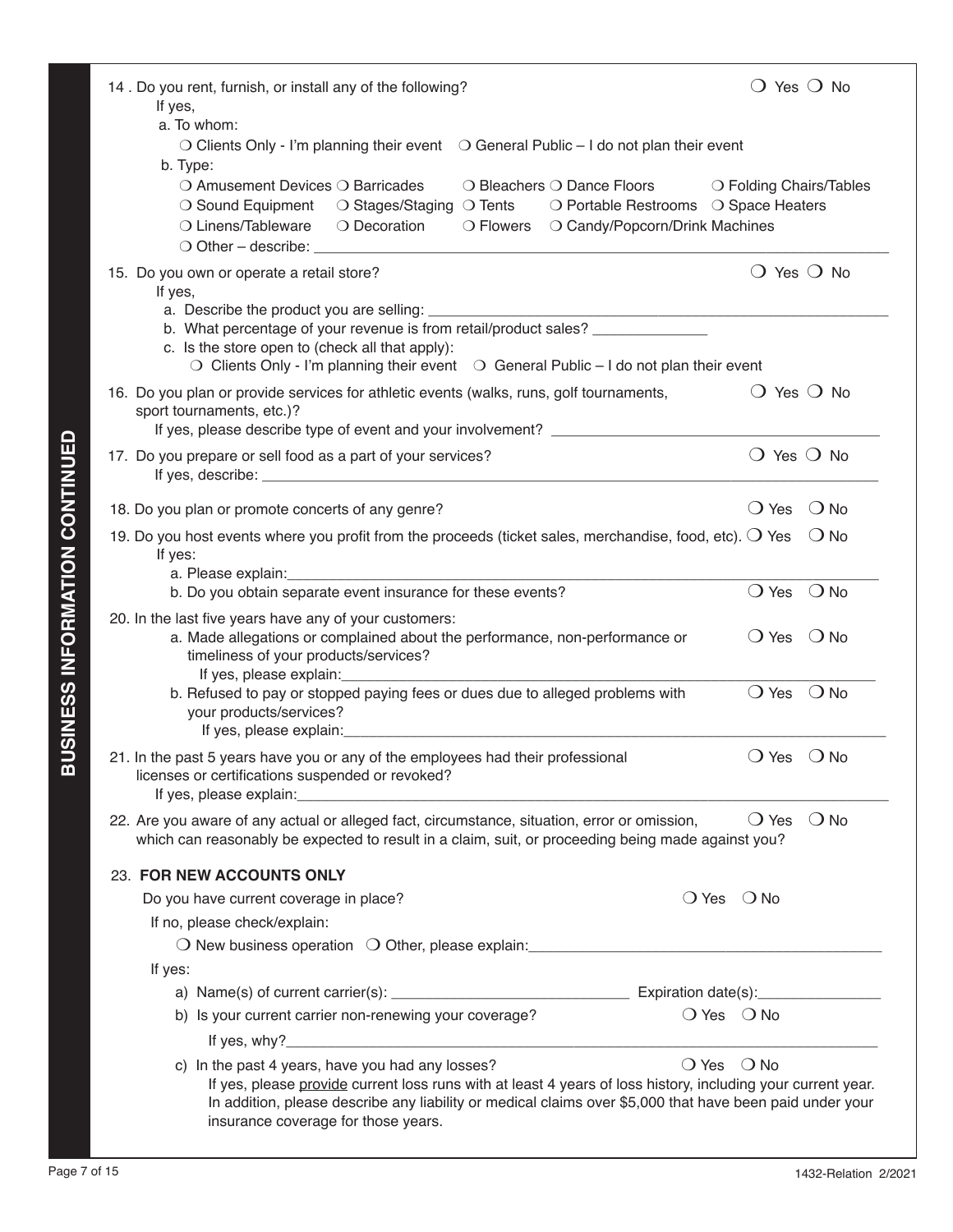### **Please select one option based upon the desired coverage period and limit needed.**

### $\bigcirc$  Check if a higher liability (CGL) limit is required and indicate limit needed. \$\_

#### O Annual Coverage Option

Premium is determined by applying the appropriate rate to the annual gross sales of your operations. If the total program premium is less than the minimum premium, the total premium due is the minimum premium.

| <b>Options</b> |                                                                                                       |            |                                                                             |                       | Option 1 - \$1,000,000 CGL                                                                                                                                                                                                              |                |                |                             | Option 2 - \$2,000,000 CGL                                  |     |
|----------------|-------------------------------------------------------------------------------------------------------|------------|-----------------------------------------------------------------------------|-----------------------|-----------------------------------------------------------------------------------------------------------------------------------------------------------------------------------------------------------------------------------------|----------------|----------------|-----------------------------|-------------------------------------------------------------|-----|
|                | <b>Rates</b> (based on annual gross sales)                                                            |            |                                                                             |                       | \$.00541                                                                                                                                                                                                                                |                |                |                             | \$.00812                                                    |     |
|                | <b>Minimum Premiums</b>                                                                               |            |                                                                             |                       | \$500.00                                                                                                                                                                                                                                |                |                |                             | \$750.00                                                    |     |
| <b>Option</b>  | Rate                                                                                                  | X          | <b>Annual Gross</b><br><b>Sales</b>                                         | $=$                   | <b>Premium</b>                                                                                                                                                                                                                          | <b>Minimum</b> | <b>Premium</b> |                             | <b>Greater of Two Totals</b><br>$=$ Premium Due             |     |
|                | \$                                                                                                    | X          | \$                                                                          | $=$                   | \$                                                                                                                                                                                                                                      | \$             |                | \$                          |                                                             | (A) |
|                | • Applies only during event, no before/after coverage<br>• Coverage cannot exceed 30 consecutive days |            |                                                                             |                       |                                                                                                                                                                                                                                         |                |                |                             | * includes \$15.00 risk purchasing group administration fee |     |
|                |                                                                                                       |            |                                                                             |                       |                                                                                                                                                                                                                                         |                |                |                             |                                                             |     |
|                |                                                                                                       |            |                                                                             |                       | Option 1 - \$ 1,000,000 CGL                                                                                                                                                                                                             |                |                |                             | Option 2 - \$ 2,000,000 CGL                                 |     |
|                |                                                                                                       | Cost       |                                                                             | $\bigcirc$ \$ 181.00* |                                                                                                                                                                                                                                         |                |                | $()$ \$ 264.00 <sup>*</sup> |                                                             |     |
|                |                                                                                                       |            |                                                                             |                       | Should you have more than "1" single event, please provide event information, as requested below, for each event on a<br>separate piece of paper and attach with this enrollment form. Separate policies will be issued for each event. |                |                |                             |                                                             |     |
|                |                                                                                                       |            |                                                                             |                       |                                                                                                                                                                                                                                         |                |                |                             |                                                             |     |
|                |                                                                                                       |            |                                                                             |                       |                                                                                                                                                                                                                                         |                |                |                             |                                                             |     |
|                |                                                                                                       |            |                                                                             |                       |                                                                                                                                                                                                                                         |                |                |                             |                                                             |     |
|                |                                                                                                       |            |                                                                             |                       |                                                                                                                                                                                                                                         |                |                |                             |                                                             |     |
|                |                                                                                                       | Venue name |                                                                             |                       |                                                                                                                                                                                                                                         |                |                | State                       |                                                             |     |
|                |                                                                                                       |            | Street address<br>Premium calculation: $\frac{1}{2}$ x _______________ = \$ |                       |                                                                                                                                                                                                                                         | City           |                |                             |                                                             | Zip |

### **Professional Liability Coverage -** Only available with annual coverage option

### m **Check here and skip this section if you do not want this coverage option**

Premium is determined by applying the rate to the annual gross sales of your operations. If the calculated premium is less than the minimum premium, the total premium is the minimum premium. If higher limits are needed, please contact us. Limit requested: \$\_

| \$1,000,000<br><b>Professional Liability Rate</b> | $\overline{\phantom{a}}$<br>$\sqrt{ }$ | <b>Annual Gross</b><br><b>Sales</b> | = | <b>Premium</b> | <b>Minimum</b><br><b>Premium</b> | <b>Greater of</b><br><b>Two Totals <math>=</math></b><br><b>Premium Due</b> |
|---------------------------------------------------|----------------------------------------|-------------------------------------|---|----------------|----------------------------------|-----------------------------------------------------------------------------|
| \$.0032                                           | v<br>Λ                                 | - 10                                | = |                | \$500.00                         | \$                                                                          |

| <b>Hired Auto &amp; Employers' Non-ownership Liability Coverage -</b> Only available with annual coverage option |  |
|------------------------------------------------------------------------------------------------------------------|--|
|                                                                                                                  |  |

m **Check here and skip these questions if you do not want this coverage option**

## **Coverage is contigent upon underwriting review and approval of the following questions**

- 1. Are all drivers (employees and volunteers) over the age of 18?  $\Box$  Mo  $\Box$  Yes  $\Box$  No
	-
- 2. Do you obtain MVRs for employees and volunteers who drive on your behalf?  $O$  Yes  $O$  No
- 3. Do all drivers (employees and volunteers) carry personal automobile liability insurance?  $\bigcirc$  Yes  $\bigcirc$  No

**Rate:**  $\overline{O}$  \$250,000 Hired Auto & Employers' Non-ownership Liability  $\overline{S}$  250.00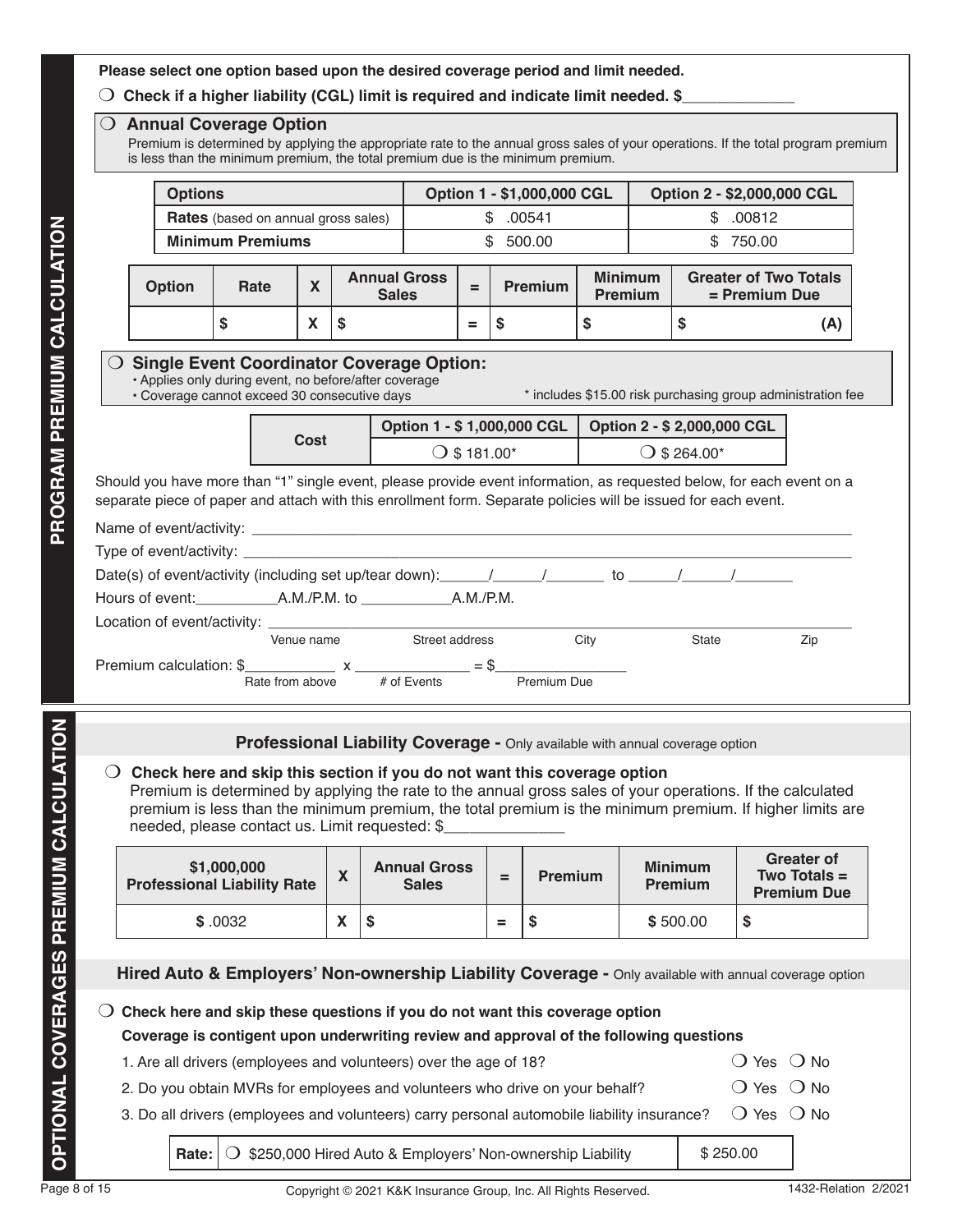**Equipment and Contents Coverage (Inland Marine) - Only available with annual coverage option** TO AVOID A CO-INSURANCE PENALTY, YOU MUST INSURE 100% OF THE REPLACEMENT COST OF YOUR EQUIPMENT AND CONTENTS FOR ALL OF YOUR LOCATIONS.

|                                            | Step 1: Fill in the values to determine your total replacement cost amount for ALL locations<br>Individually list any items with values over \$5,000                                                               | Value<br>$\begin{picture}(20,10) \put(0,0){\line(1,0){10}} \put(15,0){\line(1,0){10}} \put(15,0){\line(1,0){10}} \put(15,0){\line(1,0){10}} \put(15,0){\line(1,0){10}} \put(15,0){\line(1,0){10}} \put(15,0){\line(1,0){10}} \put(15,0){\line(1,0){10}} \put(15,0){\line(1,0){10}} \put(15,0){\line(1,0){10}} \put(15,0){\line(1,0){10}} \put(15,0){\line(1$<br>$\begin{picture}(20,20) \put(0,0){\line(1,0){100}} \put(15,0){\line(1,0){100}} \put(15,0){\line(1,0){100}} \put(15,0){\line(1,0){100}} \put(15,0){\line(1,0){100}} \put(15,0){\line(1,0){100}} \put(15,0){\line(1,0){100}} \put(15,0){\line(1,0){100}} \put(15,0){\line(1,0){100}} \put(15,0){\line(1,0){100}} \put(15,0){\line(1,0){100}} \$ |
|--------------------------------------------|--------------------------------------------------------------------------------------------------------------------------------------------------------------------------------------------------------------------|---------------------------------------------------------------------------------------------------------------------------------------------------------------------------------------------------------------------------------------------------------------------------------------------------------------------------------------------------------------------------------------------------------------------------------------------------------------------------------------------------------------------------------------------------------------------------------------------------------------------------------------------------------------------------------------------------------------|
|                                            |                                                                                                                                                                                                                    |                                                                                                                                                                                                                                                                                                                                                                                                                                                                                                                                                                                                                                                                                                               |
|                                            | Provide values for categories below<br>(DO NOT include those values already shown above)                                                                                                                           |                                                                                                                                                                                                                                                                                                                                                                                                                                                                                                                                                                                                                                                                                                               |
| AL COVERAGES PREMIUM CALCULATION CONTINUED | Supplies & Inventory (office supplies, items held for sale)<br>Equipments & Contents (tables, chairs, table coverings, event supplies,                                                                             | $\frac{1}{2}$<br>$\begin{picture}(20,10) \put(0,0){\vector(1,0){100}} \put(15,0){\vector(1,0){100}} \put(15,0){\vector(1,0){100}} \put(15,0){\vector(1,0){100}} \put(15,0){\vector(1,0){100}} \put(15,0){\vector(1,0){100}} \put(15,0){\vector(1,0){100}} \put(15,0){\vector(1,0){100}} \put(15,0){\vector(1,0){100}} \put(15,0){\vector(1,0){100}} \put(15,0){\vector(1,0){100}} \$                                                                                                                                                                                                                                                                                                                          |
|                                            | non-structural glass, electronics, phone/fax system, office contents, etc.)<br>Improvements & Betterments (items you have installed or altered<br>at your expense, such as flooring, mirrors, ceiling tile, window |                                                                                                                                                                                                                                                                                                                                                                                                                                                                                                                                                                                                                                                                                                               |
|                                            | treatments, lighting, shelving, etc.) Receipt of purchase is required at the<br>time of loss to show verification of purchase.<br>Signs (indoor or outdoor)                                                        | $\frac{1}{2}$                                                                                                                                                                                                                                                                                                                                                                                                                                                                                                                                                                                                                                                                                                 |
|                                            |                                                                                                                                                                                                                    |                                                                                                                                                                                                                                                                                                                                                                                                                                                                                                                                                                                                                                                                                                               |
|                                            | Total replacement value for all location(s) (add all lines above)                                                                                                                                                  | $\sim$                                                                                                                                                                                                                                                                                                                                                                                                                                                                                                                                                                                                                                                                                                        |
| Step 2:                                    | Complete ONLY if your replacement cost value is over \$100,000                                                                                                                                                     |                                                                                                                                                                                                                                                                                                                                                                                                                                                                                                                                                                                                                                                                                                               |
|                                            |                                                                                                                                                                                                                    |                                                                                                                                                                                                                                                                                                                                                                                                                                                                                                                                                                                                                                                                                                               |
|                                            | 1. Please describe the building type your equipment is stored in (e.g.: frame or fire resistive warehouse)                                                                                                         |                                                                                                                                                                                                                                                                                                                                                                                                                                                                                                                                                                                                                                                                                                               |
|                                            | 2. Do you have a security system in place?                                                                                                                                                                         | $\bigcirc$ Yes $\bigcirc$ No                                                                                                                                                                                                                                                                                                                                                                                                                                                                                                                                                                                                                                                                                  |
|                                            | 3. Is any other operations, besides your own, or equipment of others stored in the same facility                                                                                                                   |                                                                                                                                                                                                                                                                                                                                                                                                                                                                                                                                                                                                                                                                                                               |
|                                            | in which you store your equipment?                                                                                                                                                                                 | $\bigcirc$ Yes $\bigcirc$ No                                                                                                                                                                                                                                                                                                                                                                                                                                                                                                                                                                                                                                                                                  |
|                                            | 4. Please attach a complete inventory list with values of each item                                                                                                                                                |                                                                                                                                                                                                                                                                                                                                                                                                                                                                                                                                                                                                                                                                                                               |
|                                            | Step 3: Calculate premium<br>(If total calculated premium is less than the minimum premium, the total premium due is the minimum premium)                                                                          |                                                                                                                                                                                                                                                                                                                                                                                                                                                                                                                                                                                                                                                                                                               |
|                                            | <b>Equipment and Contents Premium</b>                                                                                                                                                                              |                                                                                                                                                                                                                                                                                                                                                                                                                                                                                                                                                                                                                                                                                                               |
|                                            | My total replacement value is between \$1 - \$10,000<br>$\cup$<br>(\$250 deductible will apply)                                                                                                                    |                                                                                                                                                                                                                                                                                                                                                                                                                                                                                                                                                                                                                                                                                                               |
|                                            | $$.03 \times $$<br><b>Total Replacement Value</b>                                                                                                                                                                  | (D)<br><b>Equipment and Contents Premium</b><br>(\$100.00 minimum premium applies)                                                                                                                                                                                                                                                                                                                                                                                                                                                                                                                                                                                                                            |
|                                            | My total replacement value is over \$10,000<br>$\cup$<br>(\$1,000 deductible applies to values from \$10,001 - \$100,000 and a \$2,500 deductible applies to values over \$100,000)                                |                                                                                                                                                                                                                                                                                                                                                                                                                                                                                                                                                                                                                                                                                                               |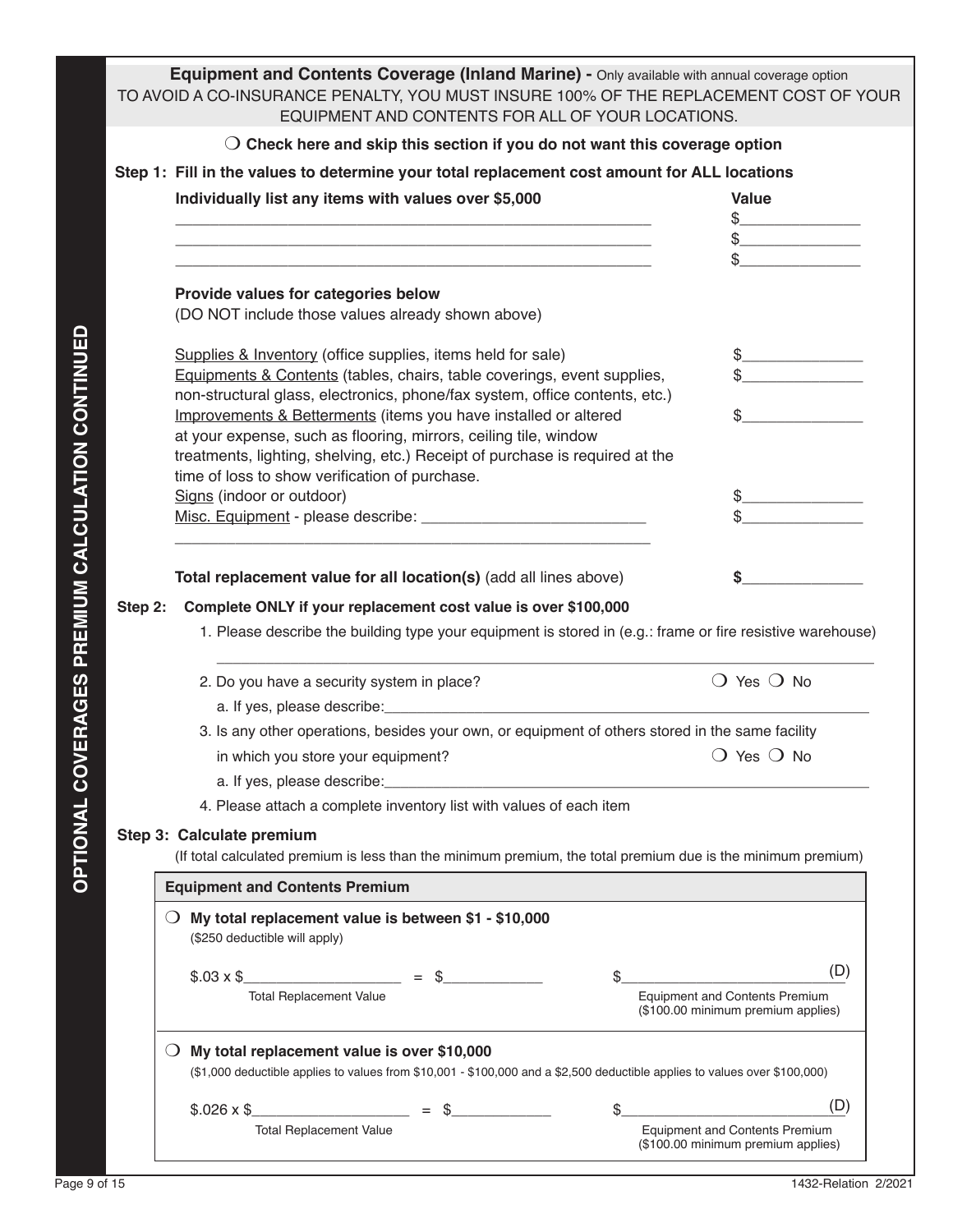## **Sexual Abuse or Sexual Molestation Liability Coverage OR Abuse, Molestation or Harassment or Sexual Conduct Defense Cost Reimbursement**

Coverage is contingent upon underwriting review and approval of the following questionnaire.

### $\bigcirc$  Check here and skip this section if you do not want this coverage option

1. Does your organization currently have employees, volunteers or independent contractors?  $\Box$  Yes  $\Box$  No The term "Volunteers" means someone, including parent volunteers, who exerts control over or supervises participants.

| 2. Have any claims, allegations or charges of abuse, molestation or sexual misconduct<br>been made against you or your organization or anyone working on behalf of your organization?<br>If yes, please explain: | <b>Yes</b>                  | $()$ No |
|------------------------------------------------------------------------------------------------------------------------------------------------------------------------------------------------------------------|-----------------------------|---------|
| 3. Are you aware of any occurrences that could lead to a claim?<br>If yes please explain:                                                                                                                        | () Yes                      | $()$ No |
| 4. Do you, your organization or sanctioning/governing body have written procedures in<br>place regarding the prevention and mitigation of abuse, molestation or sexual misconduct?<br>If yes:                    | $() Yes$ $() No$            |         |
| a. Do the procedures require that known or suspected abuse incidents must be<br>be reported to law enforcement?                                                                                                  | () Yes () No                |         |
| b. Are written procedures provided or available to each employee, volunteer,<br>independent contractor or sanctioning/governing body member?                                                                     | <b>Yes</b>                  | $()$ No |
|                                                                                                                                                                                                                  | $\sim \cdot$ $\sim$ $\cdot$ |         |

- c. Does your written plan include reasonable procedures to limit one-on-one interactions  $\bigcirc$  Yes  $\bigcirc$  No between a minor and an adult (who is not the minor's legal guardian) to those that are observable by another adult and within an interruptible distance, except under emergency circumstances?
- 5. Please complete the following questions regarding employee, volunteer, or independent contractor screening controls used by your organization.
	- $\bigcirc$  Check here and skip the chart below if you have no employees, volunteers, or independent contractors

| <b>Please Complete All Questions</b><br>The term "Volunteers/Independent contractors" in the following questions<br>means someone who exerts control over or supervises participants. | <b>Employees</b><br>(Check Here if<br>No Employees $\bigcirc$ ) | Volunteers/Independent<br>contractors<br>(Check Here if No Volunteers/<br>Independent contractors $\bigcirc$ ) |
|---------------------------------------------------------------------------------------------------------------------------------------------------------------------------------------|-----------------------------------------------------------------|----------------------------------------------------------------------------------------------------------------|
| Are employee/volunteer applications required?<br>If yes, does the application include questions about whether<br>the individual has ever been convicted for any crime involving       | ( ) Yes<br>$()$ No<br>() Yes () No                              | $()$ Yes $()$ No<br>$() Yes$ $() No$                                                                           |
| physical violence or sex related offenses?<br>If yes and applicant checks yes, do you reject the applicant?                                                                           | $()$ Yes $()$ No                                                | $() Yes$ $() No$                                                                                               |
| Are background checks provided by a third party vendor/service?                                                                                                                       | $O$ Yes $O$ No                                                  | $()$ Yes $()$ No                                                                                               |
| If yes, do you reject an applicant with any history of physical<br>violence or sex related offenses?                                                                                  | Yes<br>$\left( \quad \right)$<br>( ) N∩                         | $($ ) No<br>Yes                                                                                                |

Please explain any "No" responses to questions asked in #5:

### 6. Calculate premium

| <b>Rates</b>                                                                                                      |                                                                                                  |  |
|-------------------------------------------------------------------------------------------------------------------|--------------------------------------------------------------------------------------------------|--|
| $\bigcirc$ Option 1 - \$1,000,000<br>Sexual Abuse or Sexual Molestation Liability                                 | Έ<br>\$0.00108 x<br>$=$ \$<br>Annual gross sales from page 8<br>\$150.00 minimum premium applies |  |
| $\bigcirc$ Option 2 - \$100,000<br>Abuse, Molestation, Harassment or Sexual<br>Conduct Defense Cost Reimbursement | \$100.00(E)                                                                                      |  |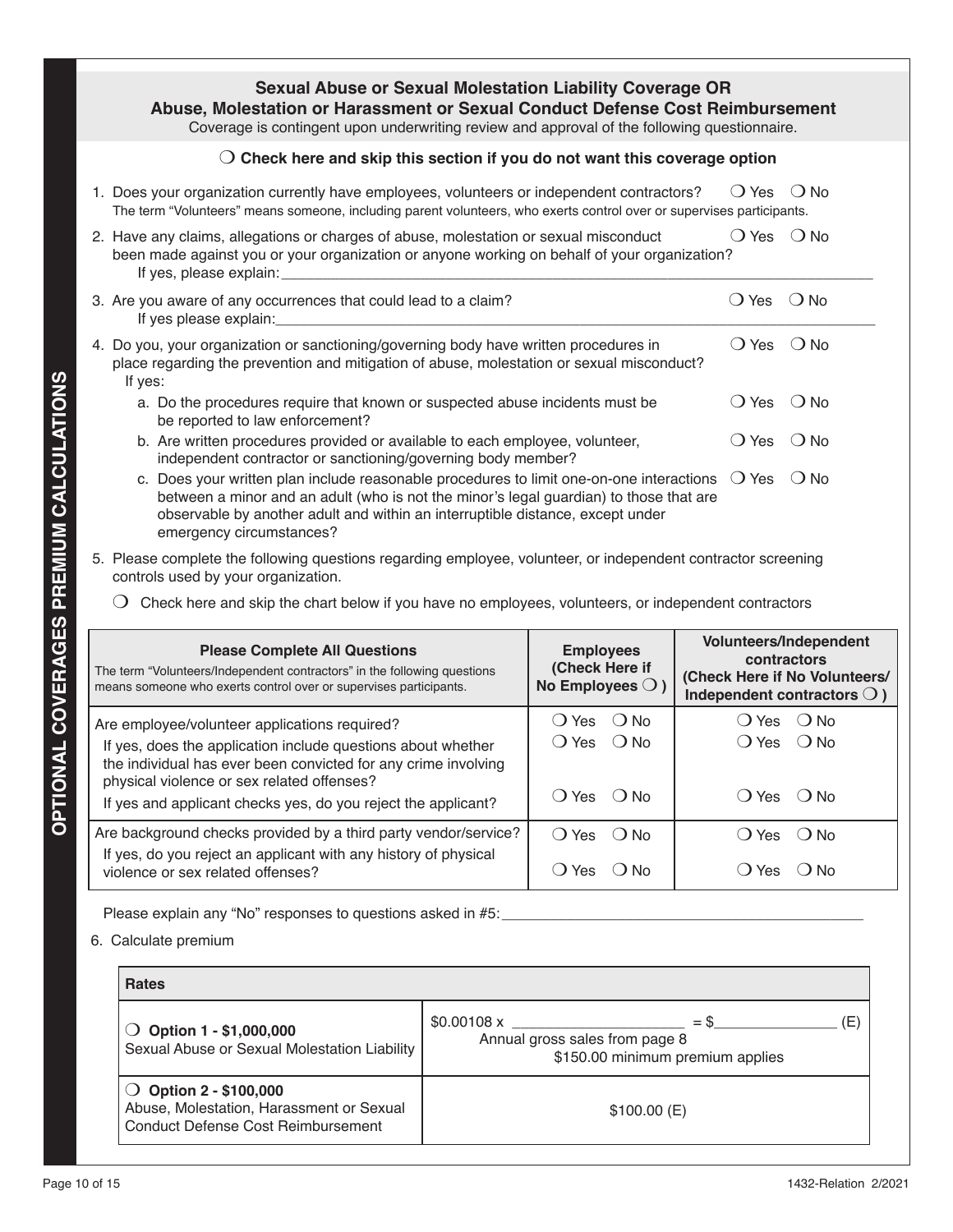Once your enrollment form is approved, you will receive a Certificate of Insurance as evidence that coverage is bound. **Complete this section if you require additional certificates listing a facility, property owner or similar third-party as an additional insured on your policy. Provide a separate request for each additional certificate needed.** 

**Note: Please request all additional insureds needed for this policy term. Additional insureds from the expiring policy term will not be automatically renewed.** 

| 1. When is this certificate needed? : $\frac{1}{\sqrt{1-\frac{1}{2}}}\frac{1}{\sqrt{1-\frac{1}{2}}}}$                                                                                                                                                                                                                                                                                                                |
|----------------------------------------------------------------------------------------------------------------------------------------------------------------------------------------------------------------------------------------------------------------------------------------------------------------------------------------------------------------------------------------------------------------------|
| 2. This certificate is for: $\bigcirc$ General Liability Coverage $\bigcirc$ Equipment & Contents/Inland Marine Coverage (if applicable)                                                                                                                                                                                                                                                                             |
| 3. What is the additional insured's relationship to you?<br>$\bigcirc$ Owner/manager/lessor of premises (facility or venue) $\bigcirc$ Sponsor $\bigcirc$ Co-promoter<br>$\bigcirc$ Lessor of equipment/contents (liability) $\bigcirc$ Loss Payee (equipment/contents)<br>NOTE: The certificate holder will automatically be an Additional Insured for an Owner/manager/lessor, Sponsor or Co-Promoter relationship |
|                                                                                                                                                                                                                                                                                                                                                                                                                      |
|                                                                                                                                                                                                                                                                                                                                                                                                                      |
|                                                                                                                                                                                                                                                                                                                                                                                                                      |
| 5. Does the certificate holder/additional insured require any special wording or endorsements? $\bigcirc$ Yes $\bigcirc$ No                                                                                                                                                                                                                                                                                          |
| If yes, check all that apply: $\bigcirc$ CG2026 $\bigcirc$ Primary $\bigcirc$ Waiver of subrogation                                                                                                                                                                                                                                                                                                                  |
|                                                                                                                                                                                                                                                                                                                                                                                                                      |
| NOTE: If you are not sure, please attach a copy of the insurance requirements/instructions you've received.                                                                                                                                                                                                                                                                                                          |
| 6. For specific events: Date(s) of event/activity: _____/_____/____ to _____/_____/<br>Type of event/activity:_______________________Name of event/activity: _____________________________                                                                                                                                                                                                                           |
| 7. For Loss Payee:                                                                                                                                                                                                                                                                                                                                                                                                   |

**The most common delay in certificate processing is caused by providing partial or incorrect name and/or instructions. Please check your request carefully before submitting.**

**CERTIFICATE REQUESTS**

**CERTIFICATE REQUESTS** 

The following exclusions are contained in the commercial general liability coverage provided by this program. Abuse, molestation, harassment or sexual conduct (unless optional liability coverage is purchased); Aircraft/hot air balloon; Airport; Amusement devices (the ownership, operation, maintenance or use of: any mechanical or non-mechanical ride, slide, or water slide, any inflatable recreational device, any bungee operation or equipment, any vertical device or equipment used for climbing-either permanently affixed or temporarily erected, or dunk tank. Amusement devices do not include any video or computer games.); Animals (injury or death to, or injury, death or property damage caused by any animal owned, rented or hired by you); Asbestos; Commercial general liability standard exclusions (CG0001 04/13 edition); Communicable disease; Employment-related practices; Fireworks; Fungi or bacteria; Haunted attractions; Lead; Nuclear energy liability; Operations outside of the U.S.; Outside concessionaires and vendors in conjunction with your business; Performers; Rodeos; Saddle animals; Snowmobile; Violation of statutes that govern e-mails, faxes, phone calls or other methods of sending materials or information; Those operations listed as ineligible: Athletic event promoters, Caterers, Concert promoters, Event production companies, Rental companies, Talent agencies/companies, Those who own their own retail store or event/banquet facility, Travel agencies.

## **COSTS ARE 20% FULLY EARNED AND NON-REFUNDABLE/NON-TRANSFERABLE ONCE COVERAGE BEGINS\* COVERAGE IS CONTINGENT UPON RECEIPT OF PAYMENT AND A FULLY COMPLETED ENROLLMENT FORM. NO COVERAGE WILL BE DEEMED IN EFFECT UNTIL THE ACCURATE PAYMENT IS RECEIVED BY THE COMPANY OR THEIR REPRESENTATIVE. CANCELLATIONS/CHANGES CAN ONLY BE MADE BY THE NAMED INSURED.**

Sexual Abuse/Sexual Molestation options are 100% fully earned at inception; as well as single event coverage is 100% fully earned at inception.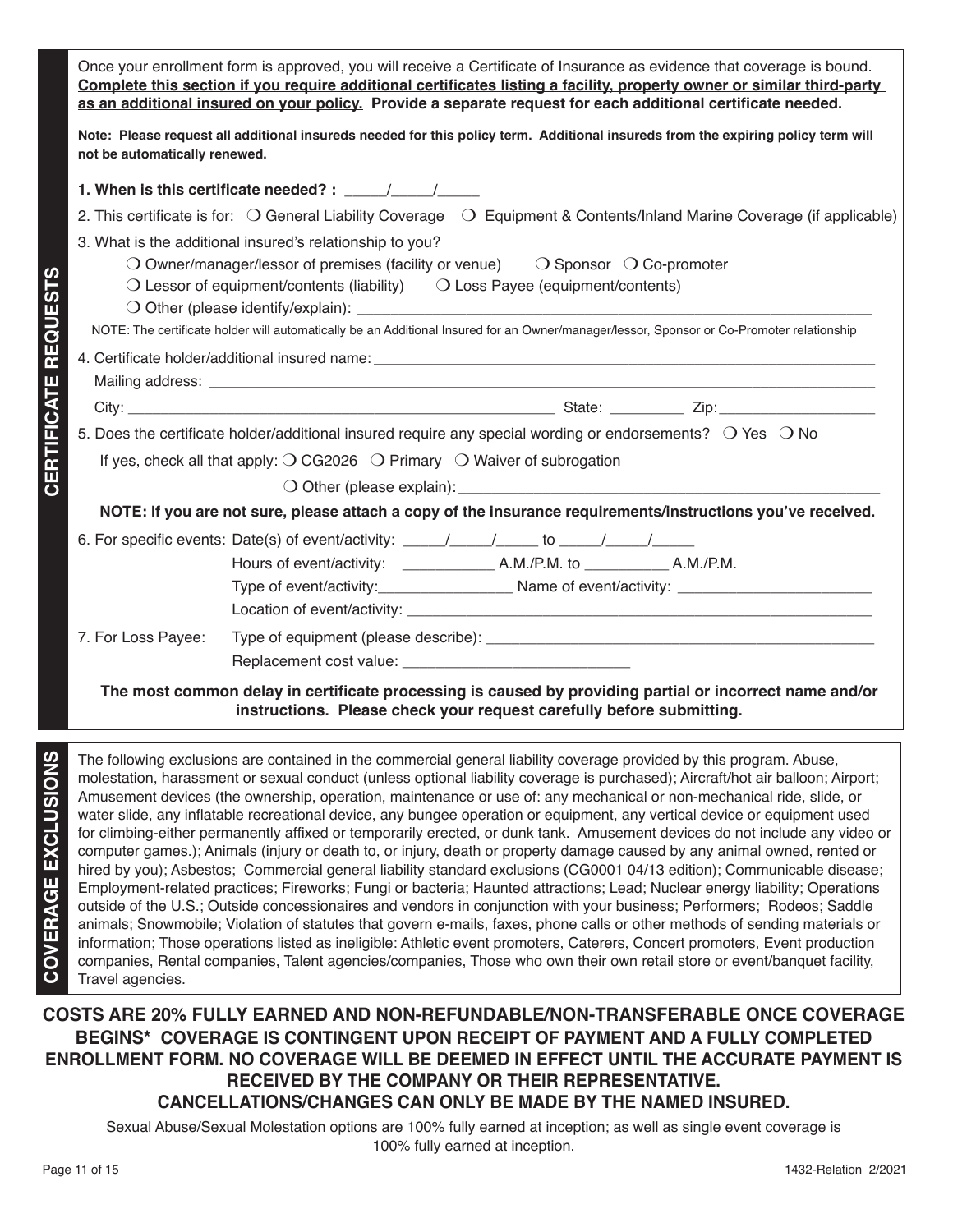|            | Program Premium (from page 8)                                                                                                                                                  |         |     |
|------------|--------------------------------------------------------------------------------------------------------------------------------------------------------------------------------|---------|-----|
|            | <b>OPTIONAL COVERAGES:</b>                                                                                                                                                     |         |     |
|            | Professional Liability Premium (from page 8) - Optional coverage with annual policy only                                                                                       |         |     |
|            | Hired Auto & Employers Non-ownership Liability (from page 8) - Optional coverage with annual policy only                                                                       | ა       |     |
| ທ          | Equipment and Contents Premium (from page 9) - Optional coverage with annual policy only                                                                                       |         |     |
| <b>COS</b> | Sexual Abuse/Sexual Molestation Premium: (from page 10) - Optional coverage with annual policy only<br>○ \$100,000 Defense Reimbursement Only OR ○ \$1,000,000 Liability Limit | \$      |     |
|            | <b>Premium subtotal</b> (add all lines above)                                                                                                                                  |         | (A) |
|            | Risk Purchasing Group Administration Fee (Required)                                                                                                                            | \$15.00 | (B) |
|            | <b>Total Cost Due</b> (add lines $A + B$ )                                                                                                                                     | Œ       |     |

## **Electronic Disclosure and Consent and Warranty PLEASE READ, COMPLETE #9 BELOW, AND SIGN ON PAGE 13**

### **Electronic Signature Disclosure and Consent**

The Electronic Signatures in Global and National Commerce Act (15 U.S.C. § 7001, et seq.) provides that a signature, contract or other record may not be denied legal effect, validity or enforceability solely because it is in electronic form or because an electronic signature was used in a transaction.

Relation Insurance Services (Relation), whether on its own behalf, and/or on behalf of an insurer and/or third parties, may utilize the internet, email, cloud services, digital storage, digital media or similar electronic means to transmit Policy Documents to its clients. This Agreement informs you of your rights when we are delivering and you are receiving such documents from us electronically.

By agreeing to proceed with this transaction, you acknowledge and consent to the following:

- 1. I hereby voluntarily consent to proceeding with this transaction, and all subsequent actions related to this transaction, electronically.
- 2. I understand that further documents relating to this insurance purchased through Relation, including but not limited to correspondence, communications, confirmations, requests for premium payments and policy documents, may, to the extent permitted by law, be transmitted by electronic means to me, including by e-mail sent to the e-mail address I have provided as part of this transaction and/or my on-line registration. I consent to such documents being provided to me electronically.
- 3. Notwithstanding paragraph 2, any notice of cancellation shall be sent to me by mailing to the address I have provided as part of my registration and/or application for insurance, or to such other address for which I have provided notice pursuant to the terms of the policy.
- 4. Any change or revision to the e-mail address or other electronic contact information which I have provided as part of this transaction and/or my on-line registration process shall be requested by me by faxing, emailing or by mailing a written notice to: Relation Insurance Services - Specialty Risk, Inc., P.O. Box 25936, Overland Park, KS 66225.
- 5. I understand that I have the right to obtain a paper copy of any electronic record provided to me pursuant to this transaction or any subsequent transaction involving my coverage by mailing a written request to the address provided in paragraph 4.
- 6. In order to access the electronic records provided, the following hardware and software are required: (a) a personal computer or other device through which Internet access is available, (b) an Internet connection, (c) an e-mail account with an Internet service provider, and (d) Adobe Acrobat Reader.
- 7. I understand that I have the right and option to withdraw my consent to the receipt of further electronic documents at any time by faxing, emailing or mailing a written request to the address provided in paragraph 4. By withdrawing my consent to electronic delivery of documents I understand that I will receive a paper copy of future policy documentation.
- 8. Information relating to this transaction is subject to the terms of our privacy statement, a copy of which is provided at www.4RecSportsAndMore.com.
- 9. DOCUMENT DELIVERY. After this enrollment form is approved, you will receive a certificate of insurance showing evidence that coverage has been bound. When submitted through an insurance agent or broker, this coverage document will only be delivered to them. Additional certificate requests will be issued to the same person. Providing an email address in this application will be deemed consent to us to deliver documents and communication to you electronically.

If you **DO NOT** want to be emailed please check here and select your preferred method of document delivery.  $\bigcirc$ 

| $E_{\rm av}$ to<br>ι ταλ ιυ.<br>$\checkmark$ | attn: |  |
|----------------------------------------------|-------|--|
| Mail to:                                     | attn: |  |
|                                              |       |  |

TOTAL COST SUMMARY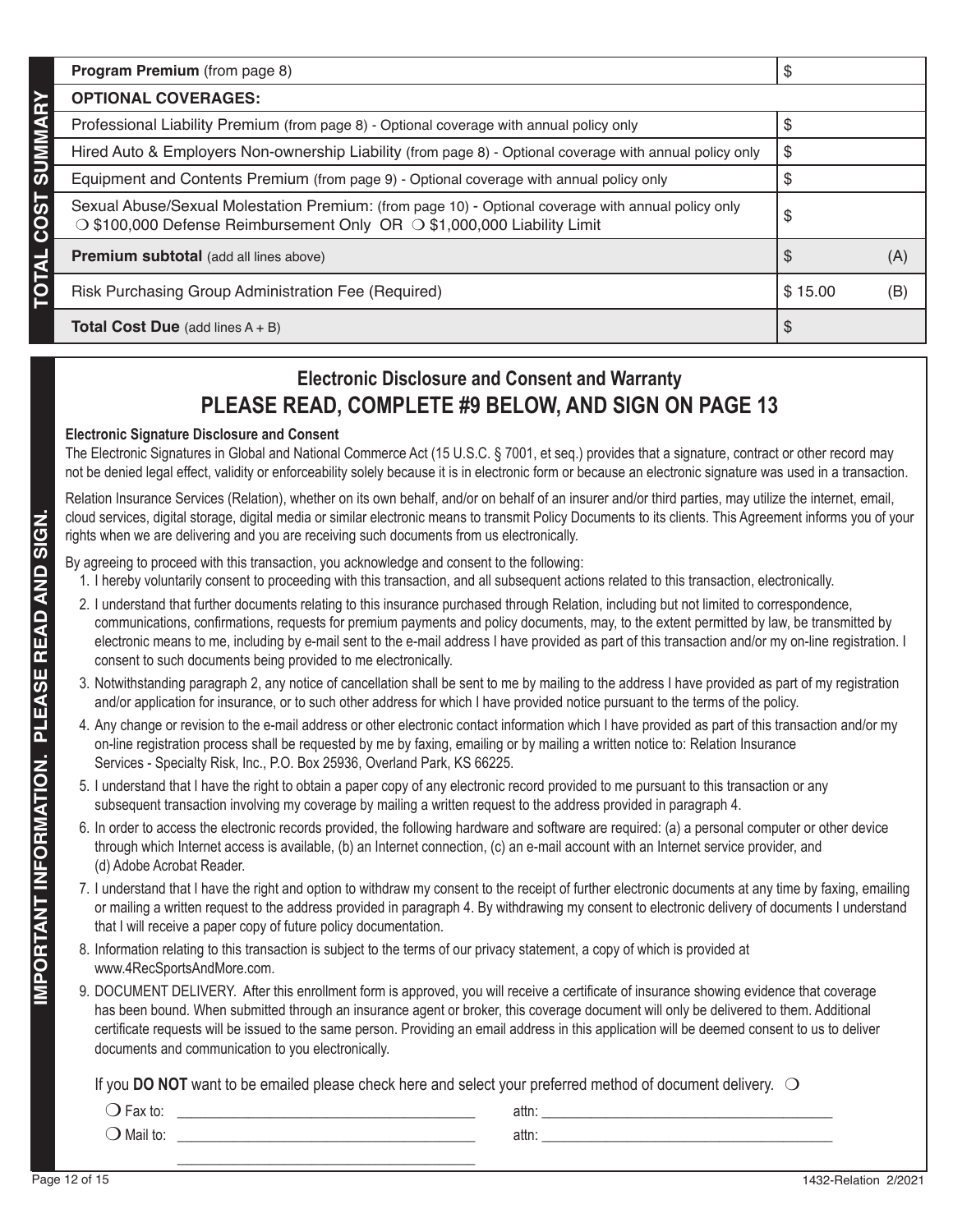**Warranty Statement:** I understand that the insurance company, in determining whether to provide insurance coverage, will rely on the information contained in this form and all other information being submitted. I hereby warrant, represent and confirm that, to the best of my knowledge, all information provided is complete, true and correct.

| <b>Applicant name</b> (from page 5): |        |
|--------------------------------------|--------|
| Applicant or agent signature:        | Date:  |
| <b>Printed name:</b>                 | Title: |

#### **AGENTS: YOU MUST CONTINUE BELOW AND COMPLETE AGENT WARRANTY SECTION Enrollments cannot be accepted unless this section is completed**

## **AGENTS:**

|                          | contained in this form and all other information being submitted. I hereby warrant, represent and confirm that, to the best of my knowledge, all information<br>provided is complete, true and correct.<br>I am aware that the insurance company expects accurate reporting for my premium calculation. I understand that my book and records may be examined<br>or audited by the insurance company at any time during the coverage period and up to three years thereafter. Intentional misrepresentation or misreporting<br>may jeopardize coverage. We reserve the right to decline/void any ineligible coverage. |         |                                                                                                                                                                                                                                                                                                                                                                                                                                                                                     |       |                      |
|--------------------------|-----------------------------------------------------------------------------------------------------------------------------------------------------------------------------------------------------------------------------------------------------------------------------------------------------------------------------------------------------------------------------------------------------------------------------------------------------------------------------------------------------------------------------------------------------------------------------------------------------------------------|---------|-------------------------------------------------------------------------------------------------------------------------------------------------------------------------------------------------------------------------------------------------------------------------------------------------------------------------------------------------------------------------------------------------------------------------------------------------------------------------------------|-------|----------------------|
| IMPORTANT INFORMATION.   |                                                                                                                                                                                                                                                                                                                                                                                                                                                                                                                                                                                                                       |         |                                                                                                                                                                                                                                                                                                                                                                                                                                                                                     |       |                      |
|                          | activities and operations for which coverage is not provided.                                                                                                                                                                                                                                                                                                                                                                                                                                                                                                                                                         |         | I further acknowledge that, I have reviewed all information provided with this enrollment form and understand the exclusions which apply, as well as the                                                                                                                                                                                                                                                                                                                            |       |                      |
|                          |                                                                                                                                                                                                                                                                                                                                                                                                                                                                                                                                                                                                                       |         |                                                                                                                                                                                                                                                                                                                                                                                                                                                                                     |       |                      |
|                          |                                                                                                                                                                                                                                                                                                                                                                                                                                                                                                                                                                                                                       |         | Applicant or agent signature and the contract of the contract of the contract of the contract or agent signature                                                                                                                                                                                                                                                                                                                                                                    |       |                      |
|                          |                                                                                                                                                                                                                                                                                                                                                                                                                                                                                                                                                                                                                       |         |                                                                                                                                                                                                                                                                                                                                                                                                                                                                                     |       |                      |
|                          | If an agent: Check here to acknowledge you are signing on behalf of the named insured $\bigcirc$                                                                                                                                                                                                                                                                                                                                                                                                                                                                                                                      |         |                                                                                                                                                                                                                                                                                                                                                                                                                                                                                     |       |                      |
|                          |                                                                                                                                                                                                                                                                                                                                                                                                                                                                                                                                                                                                                       |         | AGENTS: YOU MUST CONTINUE BELOW AND COMPLETE AGENT WARRANTY SECTION<br>Enrollments cannot be accepted unless this section is completed                                                                                                                                                                                                                                                                                                                                              |       |                      |
|                          | <b>AGENTS:</b><br>Please complete the information below.                                                                                                                                                                                                                                                                                                                                                                                                                                                                                                                                                              |         |                                                                                                                                                                                                                                                                                                                                                                                                                                                                                     |       |                      |
|                          |                                                                                                                                                                                                                                                                                                                                                                                                                                                                                                                                                                                                                       |         | Agent/contact name: Agent/contact name: Agent contact name:                                                                                                                                                                                                                                                                                                                                                                                                                         |       |                      |
|                          |                                                                                                                                                                                                                                                                                                                                                                                                                                                                                                                                                                                                                       |         |                                                                                                                                                                                                                                                                                                                                                                                                                                                                                     |       |                      |
|                          |                                                                                                                                                                                                                                                                                                                                                                                                                                                                                                                                                                                                                       | Address | City                                                                                                                                                                                                                                                                                                                                                                                                                                                                                | State | Zip                  |
|                          |                                                                                                                                                                                                                                                                                                                                                                                                                                                                                                                                                                                                                       |         |                                                                                                                                                                                                                                                                                                                                                                                                                                                                                     |       |                      |
|                          |                                                                                                                                                                                                                                                                                                                                                                                                                                                                                                                                                                                                                       |         |                                                                                                                                                                                                                                                                                                                                                                                                                                                                                     |       |                      |
| <b>AGENT INFORMATION</b> | evidence of all of the above mentioned items.                                                                                                                                                                                                                                                                                                                                                                                                                                                                                                                                                                         |         | I represent and warrant as an insurance producer that I currently maintain, and will maintain, all individual, corporate or agency licenses or permits to<br>conduct insurance business in the state coverage for this insured is being written. I further represent and warrant that I currently maintain errors and<br>omissions insurance with a minimum limit of \$1,000,000 for myself, my officers, and employees. If requested by us, I will provide reasonably satisfactory |       |                      |
|                          | Agents do not have authority to issue binders or a certificate of insurance on behalf of this program.                                                                                                                                                                                                                                                                                                                                                                                                                                                                                                                |         |                                                                                                                                                                                                                                                                                                                                                                                                                                                                                     |       |                      |
|                          | Agent signature:                                                                                                                                                                                                                                                                                                                                                                                                                                                                                                                                                                                                      |         | Date: the contract of the contract of the contract of the contract of the contract of the contract of the contract of the contract of the contract of the contract of the contract of the contract of the contract of the cont                                                                                                                                                                                                                                                      |       |                      |
|                          |                                                                                                                                                                                                                                                                                                                                                                                                                                                                                                                                                                                                                       |         |                                                                                                                                                                                                                                                                                                                                                                                                                                                                                     |       |                      |
|                          |                                                                                                                                                                                                                                                                                                                                                                                                                                                                                                                                                                                                                       |         |                                                                                                                                                                                                                                                                                                                                                                                                                                                                                     |       |                      |
|                          |                                                                                                                                                                                                                                                                                                                                                                                                                                                                                                                                                                                                                       |         |                                                                                                                                                                                                                                                                                                                                                                                                                                                                                     |       |                      |
|                          |                                                                                                                                                                                                                                                                                                                                                                                                                                                                                                                                                                                                                       |         |                                                                                                                                                                                                                                                                                                                                                                                                                                                                                     |       |                      |
|                          |                                                                                                                                                                                                                                                                                                                                                                                                                                                                                                                                                                                                                       |         |                                                                                                                                                                                                                                                                                                                                                                                                                                                                                     |       |                      |
|                          |                                                                                                                                                                                                                                                                                                                                                                                                                                                                                                                                                                                                                       |         |                                                                                                                                                                                                                                                                                                                                                                                                                                                                                     |       |                      |
|                          |                                                                                                                                                                                                                                                                                                                                                                                                                                                                                                                                                                                                                       |         |                                                                                                                                                                                                                                                                                                                                                                                                                                                                                     |       |                      |
|                          |                                                                                                                                                                                                                                                                                                                                                                                                                                                                                                                                                                                                                       |         |                                                                                                                                                                                                                                                                                                                                                                                                                                                                                     |       |                      |
|                          |                                                                                                                                                                                                                                                                                                                                                                                                                                                                                                                                                                                                                       |         |                                                                                                                                                                                                                                                                                                                                                                                                                                                                                     |       |                      |
|                          |                                                                                                                                                                                                                                                                                                                                                                                                                                                                                                                                                                                                                       |         |                                                                                                                                                                                                                                                                                                                                                                                                                                                                                     |       |                      |
|                          |                                                                                                                                                                                                                                                                                                                                                                                                                                                                                                                                                                                                                       |         |                                                                                                                                                                                                                                                                                                                                                                                                                                                                                     |       |                      |
|                          |                                                                                                                                                                                                                                                                                                                                                                                                                                                                                                                                                                                                                       |         |                                                                                                                                                                                                                                                                                                                                                                                                                                                                                     |       |                      |
|                          |                                                                                                                                                                                                                                                                                                                                                                                                                                                                                                                                                                                                                       |         |                                                                                                                                                                                                                                                                                                                                                                                                                                                                                     |       |                      |
|                          |                                                                                                                                                                                                                                                                                                                                                                                                                                                                                                                                                                                                                       |         |                                                                                                                                                                                                                                                                                                                                                                                                                                                                                     |       |                      |
|                          |                                                                                                                                                                                                                                                                                                                                                                                                                                                                                                                                                                                                                       |         |                                                                                                                                                                                                                                                                                                                                                                                                                                                                                     |       |                      |
|                          |                                                                                                                                                                                                                                                                                                                                                                                                                                                                                                                                                                                                                       |         |                                                                                                                                                                                                                                                                                                                                                                                                                                                                                     |       |                      |
|                          |                                                                                                                                                                                                                                                                                                                                                                                                                                                                                                                                                                                                                       |         |                                                                                                                                                                                                                                                                                                                                                                                                                                                                                     |       |                      |
|                          | Page 13 of 15                                                                                                                                                                                                                                                                                                                                                                                                                                                                                                                                                                                                         |         | Copyright © 2021 K&K Insurance Group, Inc. All Rights Reserved.                                                                                                                                                                                                                                                                                                                                                                                                                     |       | 1432-Relation 2/2021 |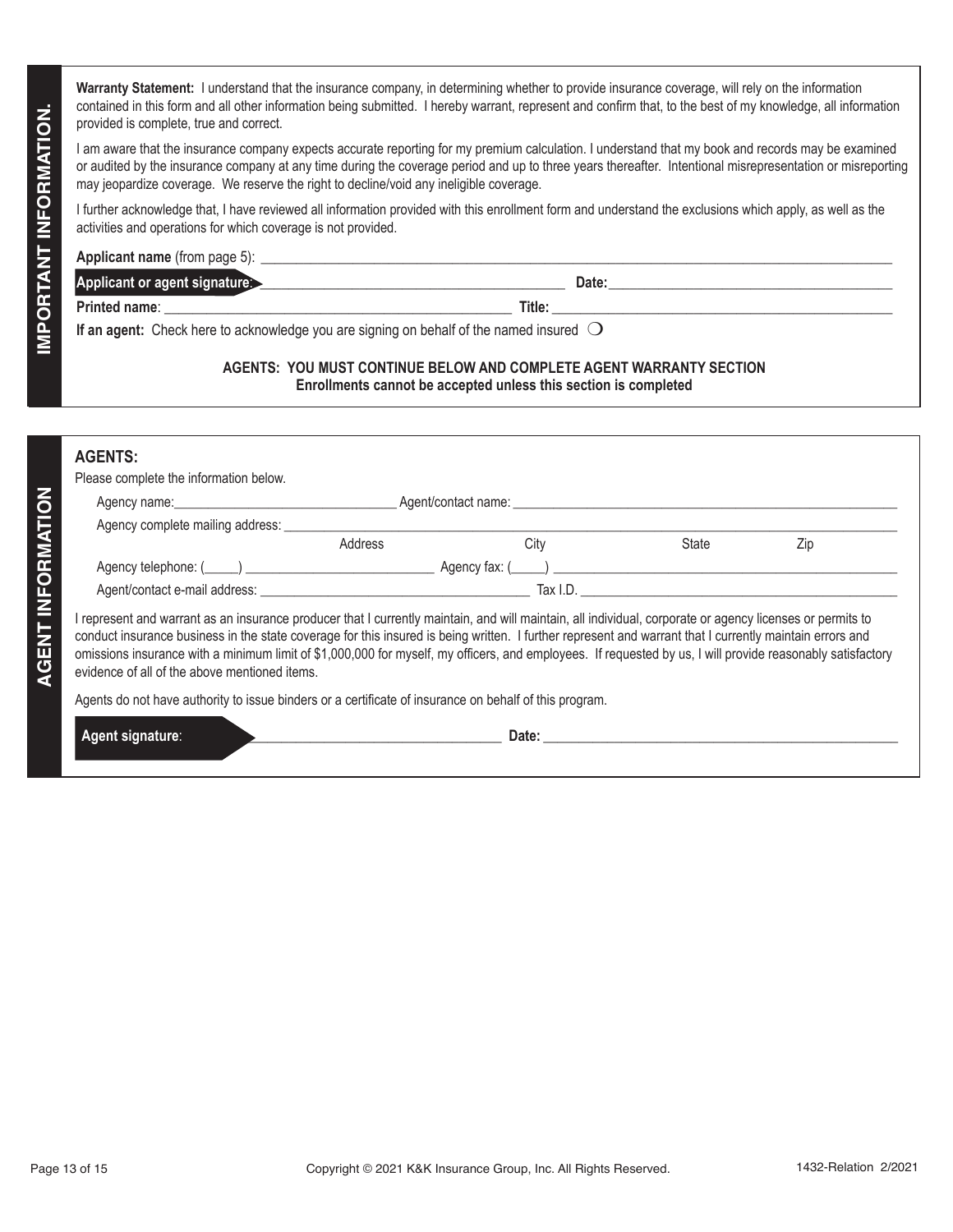#### **Applicable in AL**

Any person who knowingly presents a false or fraudulent claim for payment of a loss or benefit or who knowingly presents false information in an application for insurance is guilty of a crime and may be subject to restitution fines or confinement in prison, or any combination thereof.

#### **Applicable in AR, LA, MD, RI and WV**

Any person who knowingly (or willfully)\* presents a false or fraudulent claim for payment of a loss or benefit or knowingly (or willfully)\* presents false information in an application for insurance is guilty of a crime and may be subject to fines and confinement in prison. \*Applies in MD Only.

#### **Applicable in CO**

It is unlawful to knowingly provide false, incomplete, or misleading facts or information to an insurance company for the purpose of defrauding or attempting to defraud the company. Penalties may include imprisonment, fines, denial of insurance and civil damages. Any insurance company or agent of an insurance company who knowingly provides false, incomplete, or misleading facts or information to a policyholder or claimant for the purpose of defrauding or attempting to defraud the policyholder or claimant with regard to a settlement or award payable from insurance proceeds shall be reported to the Colorado Division of Insurance within the Department of Regulatory Agencies.

#### **Applicable in DC**

WARNING: It is a crime to provide false or misleading information to an insurer for the purpose of defrauding the insurer or any other person. Penalties include imprisonment and/or fines. In addition, an insurer may deny insurance benefits if false information materially related to a claim was provided by the applicant.

#### **Applicable in FL**

Any person who knowingly and with intent to injure, defraud, or deceive any insurer files a statement of claim or an application containing any false, incomplete, or misleading information is guilty of a felony of the third degree.

#### **Applicable in KY**

Any person who knowingly and with intent to defraud any insurance company or other person files an application for insurance containing any materially false information or conceals, for the purpose of misleading, information concerning any fact material thereto commits a fraudulent insurance act, which is a crime.

#### **Applicable in ME, TN, and WA**

It is a crime to knowingly provide false, incomplete or misleading information to an insurance company for the purpose of defrauding the company. Penalties (may)\* include imprisonment, fines and denial of insurance benefits. \*Applies in ME Only.

#### **Applicable in NM**

Any person who knowingly presents a false or fraudulent claim for payment of a loss or benefit or knowingly presents false information in an application for insurance is guilty of a crime and may be subject to civil fines and criminal penalties.

#### **Applicable in NJ**

Any person who includes any false or misleading information on an application for an insurance policy is subject to criminal and civil penalties.

#### **Applicable in NY**

Any person who knowingly and with intent to defraud any insurance company or other person files an application for insurance or statement of claim containing any materially false information, or conceals for the purpose of misleading, information concerning any fact material thereto commits a fraudulent insurance act, which is a crime, and shall also be subject to a civil penalty not to exceed five thousand dollars and the stated value of the claim for each such violation.

#### **Applicable in OH**

Any person who, with intent to defraud or knowing that he is facilitating a fraud against an insurer, submits an application or files a claim containing a false or deceptive statement is guilty of insurance fraud.

#### **Applicable in OK**

WARNING: Any person who knowingly, and with intent to injure, defraud or deceive any insurer, makes any claim for the proceeds of an insurance policy containing any false, incomplete or misleading information is guilty of a felony.

#### **Applicable in PA**

Any person who knowingly and with intent to defraud any insurance company or other person files an application for insurance or statement of claim containing any materially false information or conceals for the purpose of misleading, information concerning any fact material thereto commits a fraudulent insurance act, which is a crime and subjects such person to criminal and civil penalties.

#### **Applicable in OR**

Any person who knowingly and with intent to defraud or solicit another to defraud the insurer by submitting an application containing a false statement as to any material fact may be violating state law.

#### **Applicable in VA**

It is a crime to knowingly provide false, incomplete or misleading information to an insurance company for the purpose of defrauding the company. Penalties include imprisonment, fines and denial of benefits.

FRAUD APPS (2019/11)